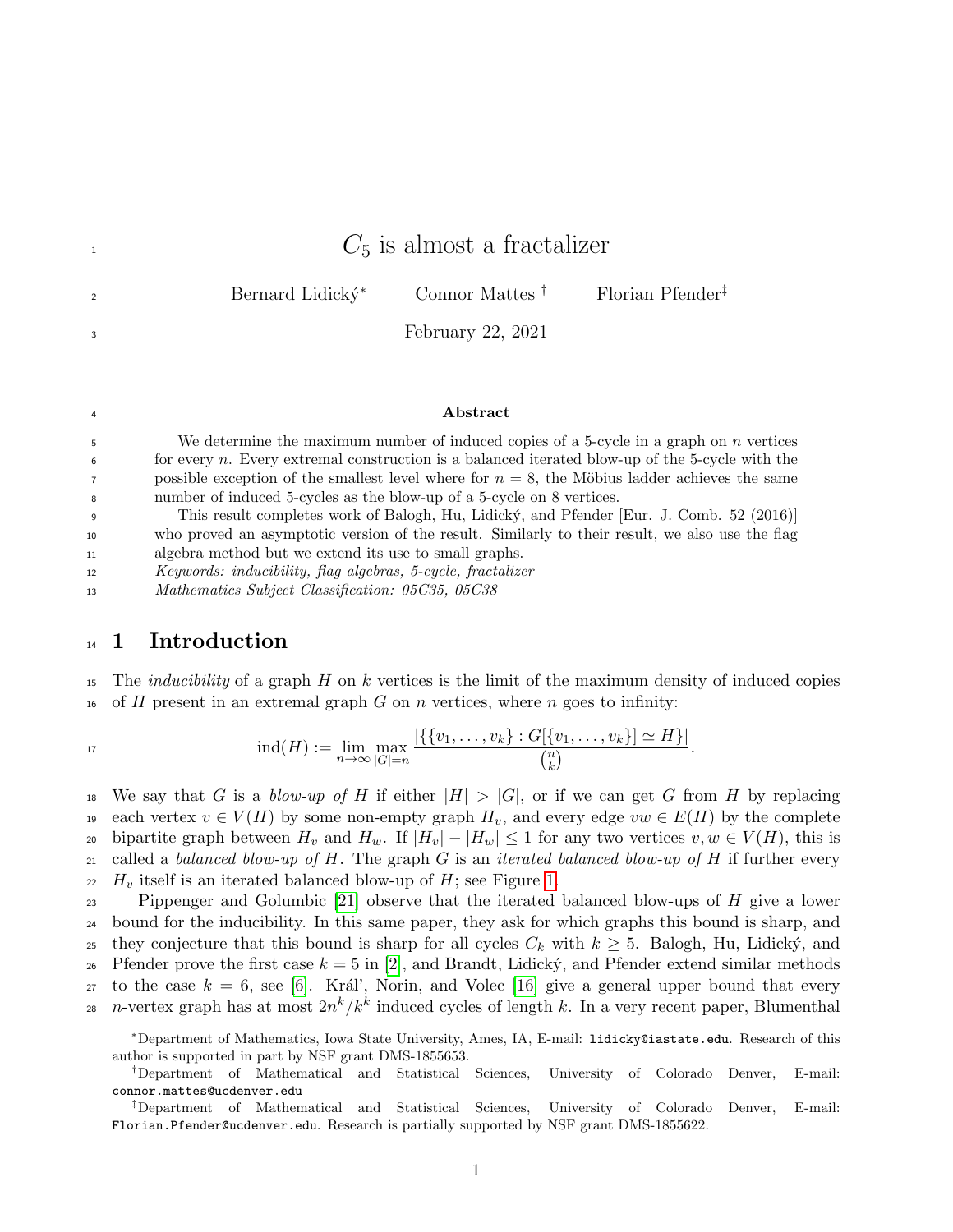<span id="page-1-0"></span>

Figure 1: Iterated blow-up of  $C_5$ .

29 and Phillips show a result similar to  $[2]$  for the net graph N on six vertices  $[4]$ , the unique graph 30 with degree sequence  $(3, 3, 3, 1, 1, 1)$ .

<sup>31</sup> While inducibility is by definition an asymptotic concept, we are in general interested in the 32 extremal question of maximizing the number of induced copies of a given graph  $H$  in a host graph  $33$  on n vertices, and the extremal graphs. The previous results fall short of a complete answer to this <sup>34</sup> question unless  $n = 5^k$  or  $n = 6^k$ , respectively. In this paper, we completely answer this question 35 for  $H = C_5$ , for all n.

<sup>36</sup> Iterated balanced blow-ups are self-similar much in the same way that fractals are, and so we  $37$  call a graph H a fractalizer if its extremal graphs are in fact iterated balanced blow-ups of H. To <sup>38</sup> make this notion more precise, there are different options to formalize this idea.

39 **Definition 1.1.** All of the following properties in some sense formalize the idea of a fractalizer.

- $40$  (F1) The iterated balanced blow-ups of H achieve in limit the inducibility of H.
- 41 (F2) There exists an  $n_0$  such that for every  $n \geq n_0$ , some graphs on n vertices maximizing the <sup>42</sup> number of induced copies of H are balanced blow-ups of H.
- 43 (F3) There exists an  $n_0$  such that for every  $n \geq n_0$ , all graphs on n vertices maximizing the number <sup>44</sup> of induced copies of H are balanced blow-ups of H.
- $\{F_4\}$  For every n, an iterated balanced blow-up of H on n vertices maximizes the number of induced 46 copies of  $H$ .
- <sup>47</sup> (F5) For every n, all graphs on n vertices maximizing the number of induced copies of H are <sup>48</sup> iterated balanced blow-ups of H.
- <sup>49</sup> The following proposition follows straightforward from the definition.

50 **Proposition 1.2.** For every H,  $(F5) \Rightarrow (F4) \Rightarrow (F2) \Rightarrow (F1)$  and  $(F5) \Rightarrow (F3) \Rightarrow (F2) \Rightarrow (F1)$ .

<sup>51</sup> In these terms, Pippenger and Golumbic are interested in graphs with (F1). The theorems  $\frac{52}{2}$  in [\[2\]](#page-21-0), [\[6\]](#page-21-1) and [\[4\]](#page-21-2) imply the stronger notion (F3) for the considered graphs.

<sup>53</sup> The term fractalizer for this concept is due to Fox, Huang and Lee in [\[11\]](#page-22-2), and they choose to <sup>54</sup> ask for the strongest notion (F5).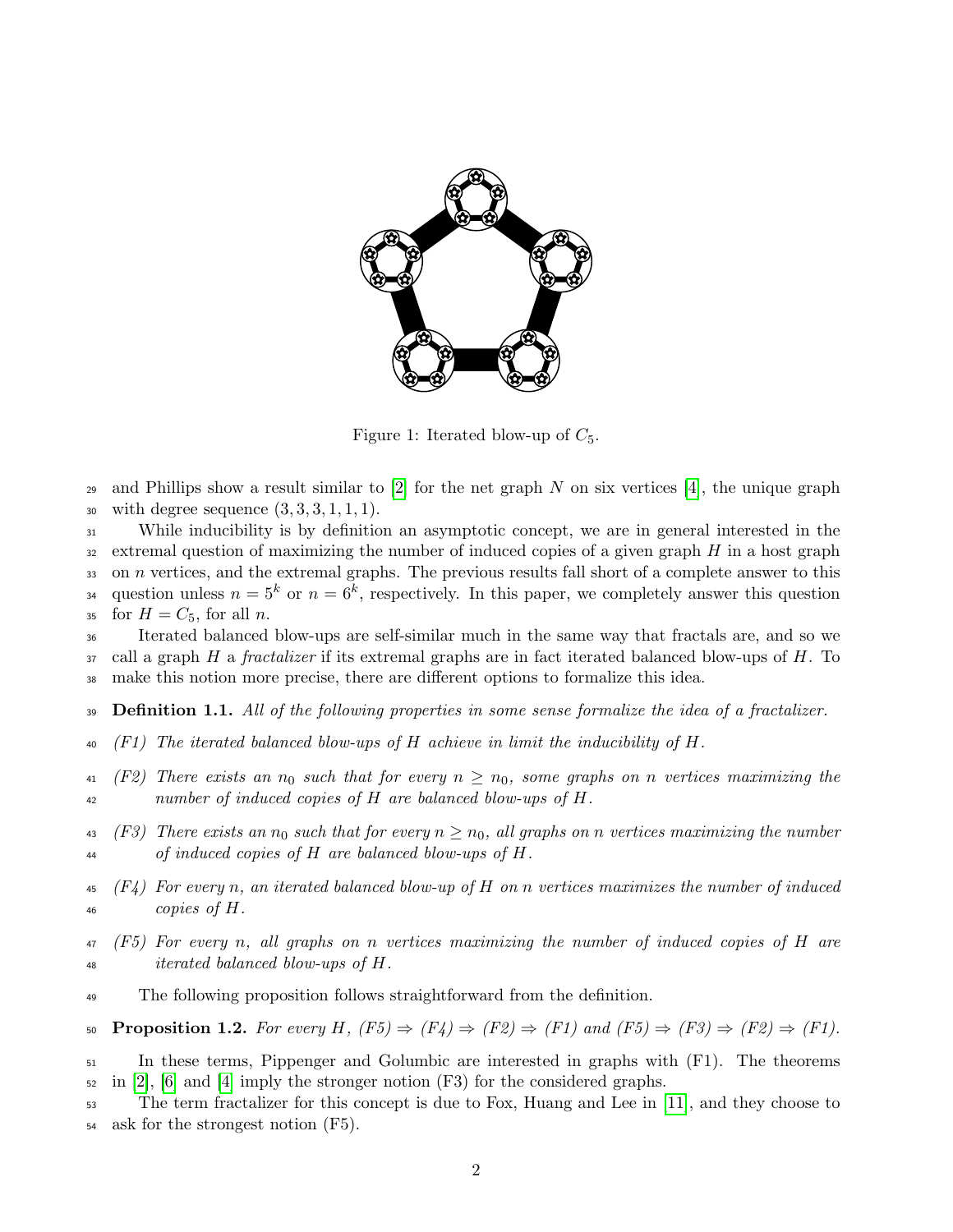

Figure 2: Möbius ladder on 8 vertices.

55 Definition 1.3. A graph H is a fractalizer, if for every n, all graphs on n vertices maximizing the <sup>56</sup> number of induced copies of H are iterated balanced blow-ups of H.

 $57$  It is easy to see that if H is a fractalizer, then its complement is also a fractalizer. Further, each <sup>58</sup> complete and each empty graph is trivially a fractalizer. Other than these two classes of graphs, <sup>59</sup> no specific fractalizers are known among simple graphs. On the other hand, the main result by 60 Fox, Huang, and Lee [\[11\]](#page-22-2) implies that almost all graphs are fractalizers: for  $n \to \infty$  and constant 61 p, a random graph  $G_{n,p}$  is almost surely a fractalizer. A similar result is proved independently by  $62$  Yuster in [\[24\]](#page-22-3).

<sup>63</sup> The notion of fractalizer can be extended to other structures. Mubayi and Razborov [\[19\]](#page-22-4) showed that every tournament on  $k \geq 4$  vertices whose edges are colored by  $\binom{k}{2}$ <sup>64</sup> that every tournament on  $k \geq 4$  vertices whose edges are colored by  $\binom{k}{2}$  distinct colors is a fractalizer <sup>65</sup> in the (F4) sense. They used this to determine the precise number where a certain Ramsey problem <sup>66</sup> transitions from polynomial to exponential growth, settling a conjecture of Erdős and Hajnal [\[9\]](#page-22-5) 67 for all  $k \geq 4$ .

<sup>68</sup> It is known that there are no non-trivial fractalizers on at most 5 vertices among simple graphs;  $\epsilon_{\rm 9}$  see [\[10\]](#page-22-6). The only such graph with (F1) is the 5-cycle, as all other graphs have constructions with  $\pi$ <sup>0</sup> more induced subgraphs in the limit. It has been observed by Michael [\[18\]](#page-22-7) that for  $n = 8$ , there  $71$  exist graphs with 8 induced 5-cycles other than the balanced blow-ups: the Möbius ladder on 8 <sup>72</sup> vertices, i.e. an 8-cycle to which we add the 4 diagonals, and its complement. This implies that for <sup>73</sup> many n, there are graphs which match the number of 5-cycles in the iterated balanced blow-ups. <sup>74</sup> Take for example  $n = 40$ , and consider the balanced blow-up of  $H = C_5$  with some of the  $H_v$  being <sup>75</sup> Möbius ladders. Such a construction extends for all n with  $7 \cdot 5^k < n < 9 \cdot 5^k$  for some  $k \in \mathbb{N}$ .  $76$  The purpose of this paper is two-fold. We show that  $C_5$  has (F4). We do this in a very strong

 $77$  sense, almost showing that  $C_5$  is a fractalizer. Every extremal graph can differ from an iterated <sup>78</sup> balanced blow-up only at the smallest level, and only in the very limited way described above.

<span id="page-2-0"></span>79 Theorem 1.4. For all  $n \neq 8$ , all graphs on n vertices maximizing the number of induced copies of 80  $C_5$  are balanced blow-ups of  $C_5$ . For  $n = 8$ , the only extremal graphs are the balanced blow-ups of  $81\,$  C<sub>5</sub>, the Möbius ladder, and its complement. Further, the only fractalizers on 5 vertices are K<sub>5</sub> and 82  $K_5$ .

83 As a consequence, this theorem provides a novel proof that the 5-cycle has (F3) with  $n_0 = 9$ , <sup>84</sup> compared to a much larger  $n_0$  implied but never determined in [\[2\]](#page-21-0). We first tried to repeat the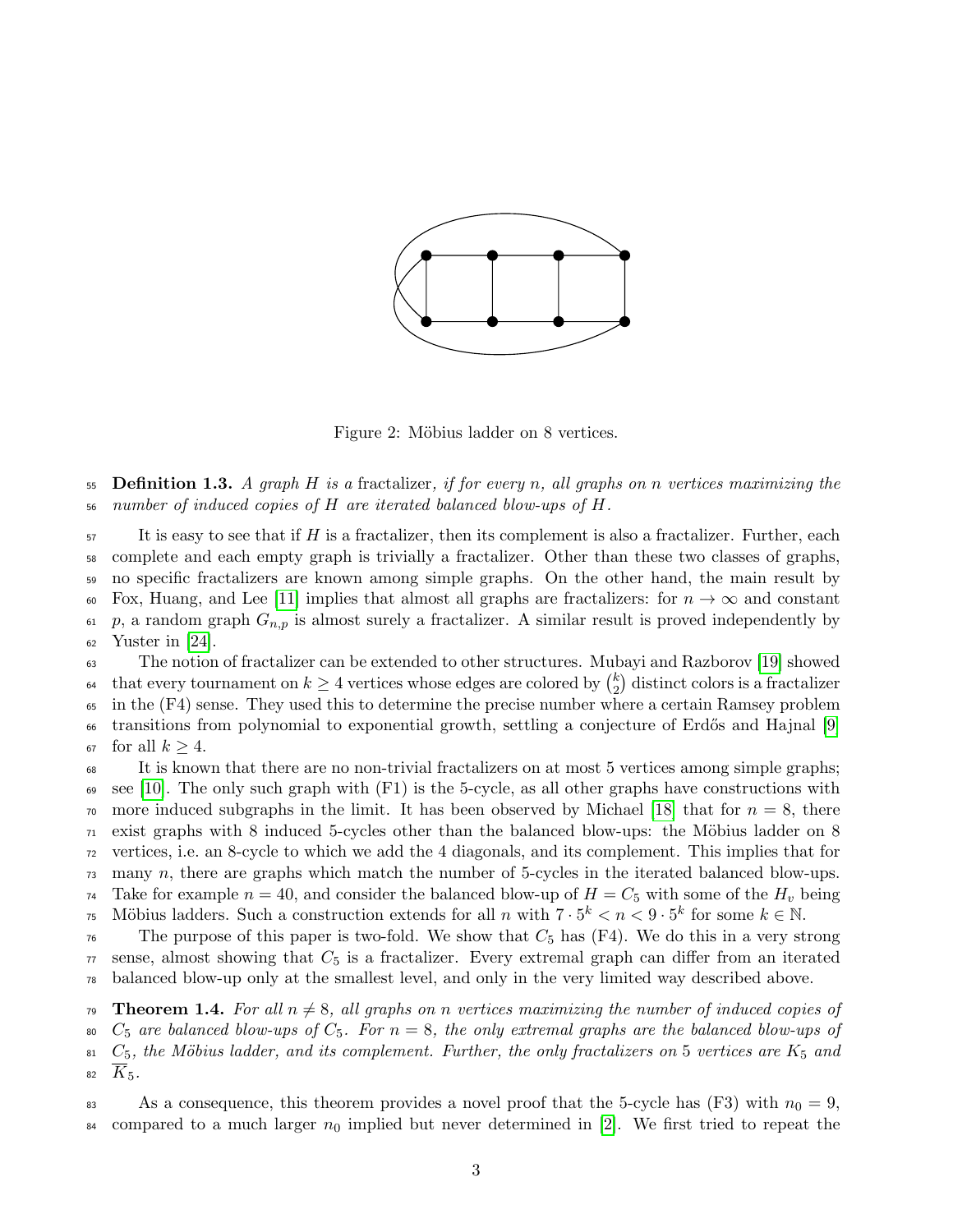arguments in [\[2\]](#page-21-0) to prove Theorem [1.4](#page-2-0) through some sort of enumeration of small cases, but we quickly realized that this was hopeless. Instead, we find a different and more direct approach that is much more amendable. We still rely heavily on large computations, but the arguments are considerably simpler.

 Computations appear in several parts of the proof. First, flag algebra computations are used to establish a key inequality, and this is the only part that requires significant computational resources. Technically, these computations themselves are not part of the proof, but even the certificate in form of a semidefinite matrix is too large to present here. This inequality is then used to show the general structure of the extremal graphs, with a small number of possible defects. These defects are <sup>94</sup> then addressed via stability arguments, yielding more inequalities. For small cases up to  $n = 1000$ , we can then construct all graphs satisfying all inequalities with the help of the computer, and  $\infty$  count the cycles. For larger n, we first create a continuous model, which we then discretize using a dynamic mesh to show that there are no defects in the construction.

 In this write up, we describe all used programs to a point that an interested reader could recreate them, but they are not the main focus of the paper. Oftentimes, we choose simpler programs at the cost of slightly longer running time. While some cases could be checked by hand, and further arguments could reduce some computations, this would not enhance our insight into the problem. [C](https://lidicky.name/pub/c5frac)omputer programs used in proofs are available on [arXiv](https://arxiv.org/abs/2102.06773) and at [https://lidicky.name/pub/](https://lidicky.name/pub/c5frac) <sup>103</sup> [c5frac](https://lidicky.name/pub/c5frac).

## 104 2 Proof of Theorem [1.4](#page-2-0)

105 The proof proceeds by induction on  $n$ . We use flag algebra calculations to establish an inequality <sup>106</sup> between subgraph densities central to our argument. In this process, we enumerate all graphs <sup>107</sup> with at most 8 vertices. The extra effort to validate the statement for these graphs is minimal. 108 Therefore, we assume now that G is a graph on  $n \geq 9$  vertices, and the statement is true for all <sup>109</sup> smaller graphs.

 As  $C_5$  is self complementary, we can often simplify our work by using the complement. For this purpose, we interchangeably consider two-colorings of complete graphs with red and blue edges instead of the equivalent model of graphs with edges and non-edges. Note further that every 113 induced red  $C_5$  is an induced blue  $C_5$  at the same time, so we will often just talk about an induced  $C_5$  without specifying the color.

115 We will denote  $C(G)$  to be the 5-cycle density in the graph G. In the specific case where G is 116 an iterated balanced blow-up of the 5-cycle on n vertices, we will denote this quantity by  $C(n)$ . 117 Note here that all iterated balanced blow-ups of  $C_5$  on n vertices have the same number of induced 118 5-cycles. If we let  $n = 5k + a, a, k \in \mathbb{N}, 0 \le a < 5$ , then we easily compute

<span id="page-3-1"></span>
$$
C(n) = \frac{k^{5-a}(k+1)^a + (5-a)\binom{k}{5}C(k) + a\binom{k+1}{5}C(k+1)}{\binom{n}{5}}.\tag{1}
$$

<sup>120</sup> Notice that

122

<span id="page-3-0"></span>
$$
\lim_{n \to \infty} C(n) = \frac{1}{26}.
$$
\n(2)

<sup>123</sup> As mentioned above, we will use the flag algebra method to prove a central inequality in <sup>124</sup> Lemma [2.1](#page-4-0) below. This is a bit counterintuitive as the method is designed for large graphs, or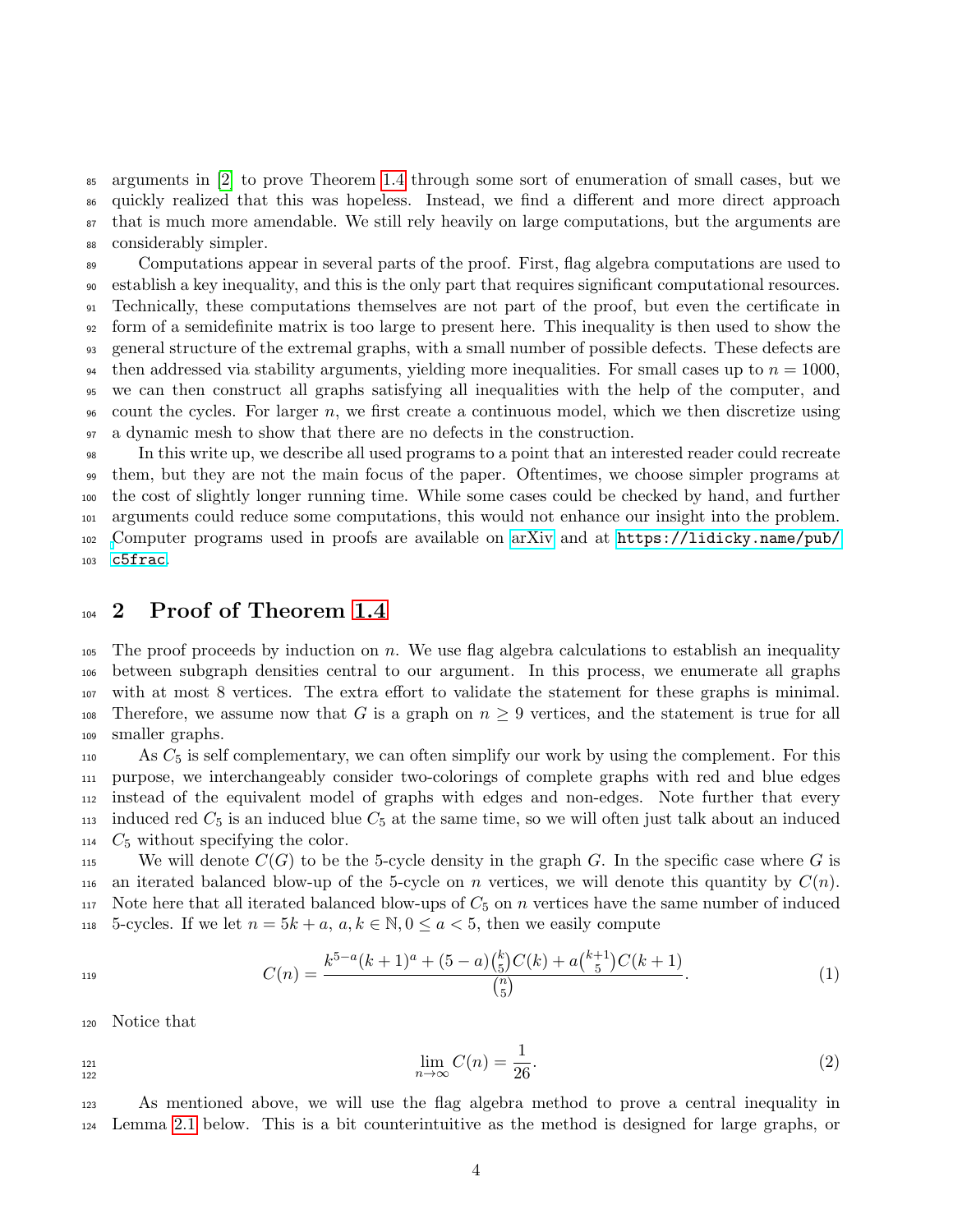<span id="page-4-2"></span>

Figure 3: The 6 different graphs in  $C^{\bullet\bullet}$ , only red edges are depicted.

125 more precisely, for graph limits, and G has fixed, and possibly small, order. For this reason, we 126 will look at a balanced blow-up  $G^*$  of G. Flag algebras are then able to give bounds for  $G^*$ , which 127 we can then use to infer bounds for  $G$ .

128 Let  $G_k^*$  be the graph which we get by replacing every vertex of G on n vertices by an iterated balanced blow-up of  $C_5$  on  $5^k$  vertices, where k is very large, so  $|G_k^*| = n5^k$ . Then let  $G^*$  be the 130 limit object as  $k \to \infty$ . This definition ensures that  $G^*$  maximizes the number of induced 5-cycles 131 over all balanced blow-ups of G by the results in  $[2]$ , but we will not use this fact in our proof. Let 132  $G_v$  for  $v \in V(G)$  denote the set of vertices in  $G^*$  that are in the blow-up set of v. We can then calculate  $C(G^*)$  based on  $C(G)$ . In the following formula we use [\(2\)](#page-3-0). We further use that every 134 induced  $C_5$  in  $G^*$  either completely lies in some  $G_v$ , or intersects five different sets  $G_v$  in one vertex <sup>135</sup> each and obtain

<span id="page-4-1"></span>
$$
C(G^*) = \frac{n + 26n(n-1)(n-2)(n-3)(n-4)C(G)}{26n^5}.
$$
\n(3)

 $137$  Similarly as above, in the special case where G is a balanced iterated blow-up of a 5-cycle on n 138 vertices, we will define  $C(n^*) := C(G^*)$ . Note that  $C(n^*)$  can be calculated explicitly from [\(1\)](#page-3-1) and  $139 \quad (3).$  $139 \quad (3).$  $139 \quad (3).$ 

140 Let  $C^{\bullet\bullet}$  be the class of balanced blow-ups of  $C_5$  on 7 vertices. There are 6 different graphs  $\mu_1$  in  $C^{\bullet\bullet}$ , up to isomorphism, differentiated by the location of the blow-up sets of size two, and by the color of the edges inside the blow-up sets, see Figure [3.](#page-4-2) Let  $C^{\bullet \bullet}(G)$  be the combined induced  $\alpha$ <sup>143</sup> density of  $C^{\bullet\bullet}$  in G. For any set  $X \subseteq V(G)$  of at most 7 vertices, let  $C_X^{\bullet\bullet}(G)$  denote the density of 144  $7 - |X|$  element vertex sets Y disjoint from X such that  $G[X \cup Y]$  is isomorphic to a graph in  $C^{\bullet\bullet}$ . <sup>145</sup> We bound  $C(G)$  in terms of  $C^{\bullet\bullet}(G)$  using the flag algebra method. We defer the proof of this <sup>146</sup> key lemma to Section [3.](#page-19-0)

<span id="page-4-0"></span>147 Lemma 2.1. For every graph G with  $C(G^*) > 0.03$ ,

$$
C^{\bullet \bullet}(G^*) \ge -0.175431374077117 + 8.75407592662244 C(G^*).
$$

Assume from now on that  $G$  is extremal, i.e.  $G$  maximizes the number of induced 5-cycles over <sup>150</sup> all graphs on *n* vertices. In particular,  $C(G^*) \geq C(n^*)$ . We compute  $C(n^*)$  explicitly for  $n < 100$ ,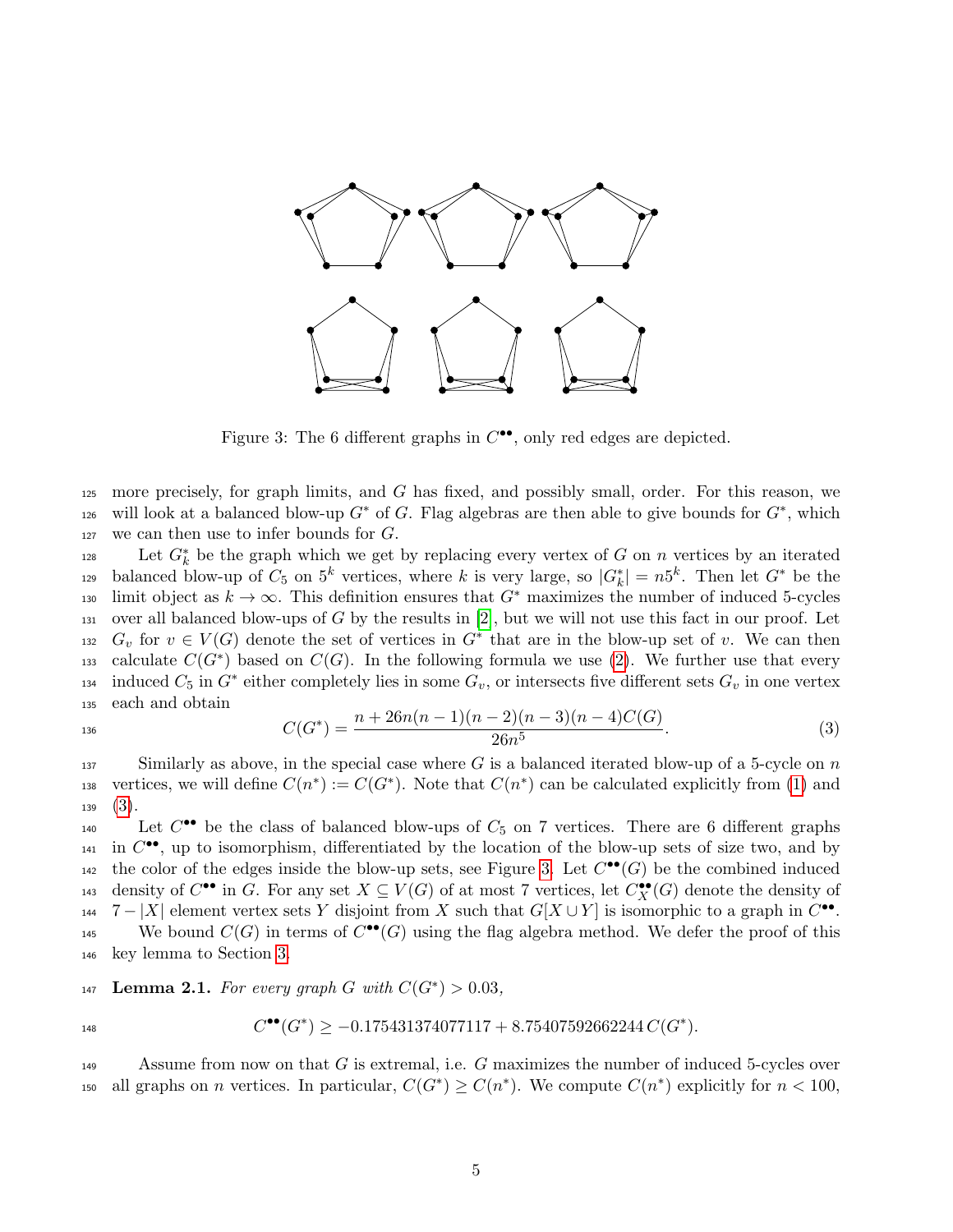<sup>151</sup> and observe that  $C(n^*) > 0.03$ . For  $n \ge 100$ , we have

$$
C(n^*) > \left\lfloor \frac{n}{5} \right\rfloor^5 \frac{5!}{n^5} \ge 5! \left( \frac{n-4}{5n} \right)^5 \ge 5! \left( \frac{96}{500} \right)^5 > 0.031,
$$

153 so Lemma [2.1](#page-4-0) applies to G. Our goal is to show that the top level of G is a blow-up of  $C_5$ , i.e.  $154 \quad V(G)$  can be partitioned into five non-empty parts  $X_1, X_2, X_3, X_4, X_5$ , such that all edges between 155 X<sub>i</sub> and X<sub>j</sub> are blue if  $|i - j| \in \{1, 4\}$ , and red if  $|i - j| \in \{2, 3\}$ . Towards this, for any partition  $V(G) = X_1 \cup X_2 \cup X_3 \cup X_4 \cup X_5$ , call an edge funky if it has the wrong color according to this 157 partition. We will denote the set of funky edges by  $E_f$ , and the number of funky edges incident to a vertex v by  $d_f(v)$ . Let  $x_i := \frac{1}{n}|X_i|$  be the normalized sizes of the parts, and let  $f\binom{n}{2}$ <sup>158</sup> a vertex v by  $d_f(v)$ . Let  $x_i := \frac{1}{n}|X_i|$  be the normalized sizes of the parts, and let  $f\binom{n}{2} = |E_f|$  be <sup>159</sup> the number of funky edges. A partition is more desirable if it contains more edges between different <sup>160</sup> parts which are not funky. Note that our desired balanced partition maximizes this quantity for <sup>161</sup> a given n. While we cannot guarantee this perfect partition at this point, we can show a lower <sup>162</sup> bound.

<span id="page-5-0"></span>163 Lemma 2.2. There exists some partition of  $V(G)$  into  $X_1, \ldots, X_5$  such that,

$$
\sum_{1 \le i < j \le 5} x_i x_j - \frac{\binom{n}{2}}{n^2} f \ge \frac{2(-0.175431374077117 + 8.75407592662244 C(n^*))}{21 C(n^*)}.
$$

165 Proof. Let Z be a set of five vertices in  $V(G^*)$  inducing a  $C_5$  such that  $C^{\bullet\bullet}_Z(G^*)$  is maximized. As 166  $C_5$  is not a blow-up of any graph H with  $2 \leq |H| \leq 4$ , there are two cases to consider. Either  $167$   $Z \subset G_v$  for some  $v \in G$ , or  $|Z \cap G_v| \leq 1$  for all  $v \in V(G)$ , and the vertices  $v \in V(G)$  with  $_{168}$   $|Z \cap G_v| = 1$  induce a  $C_5$  in G. We claim the later is true.

169 If  $Z \subset G_v$ , then any vertex set Y such that  $Y \cup Z$  induces a graph in  $C^{\bullet \bullet}$  must also be in  $G_v$ . 170 Thus,  $C^{\bullet\bullet}_Z(G^*)\leq \frac{1}{n^2}$ . On the other hand, as G contains 5-cycles, we can find a Z with  $|Z\cap G_{v_i}|=1$  $f_{171}$  for  $1 \leq i \leq 5$ , and  $v_1v_2v_3v_4v_5v_1$  an induced 5-cycle in G. Then  $Y \cup Z$  induces a graph in  $C^{\bullet\bullet}$  for any choice of Y intersecting exactly two of the  $G_{v_i}$ , and thus  $C_Z^{\bullet\bullet}(G^*)\geq \frac{20}{n^2}$ , proving that  $Z\not\subset G_v$ 172  $173$  for any v.

 $\Lambda$ s Z maximizes  $C_Z^{\bullet\bullet}(G^*)$ , we know that  $C_Z^{\bullet\bullet}(G^*)$  is greater than or equal to the average over  $175$  all sets inducing a 5-cycle in  $G^*$ . For any graph in  $C^{\bullet\bullet}$ , exactly 4 of the 21 subgraphs on 5 vertices <sup>176</sup> are 5-cycles. Therefore,

$$
177\,
$$

 $C_Z^{\bullet\bullet}(G^*) \geq \frac{4 C^{\bullet\bullet}(G^*)}{21 C(G^*)}$ 

$$
\frac{4(-0.175431374077117 + 8.75407592662244 C(G^*))}{21 C(G^*)}
$$
 by Lemma 2.1,  

$$
\geq \frac{4(-0.175431374077117 + 8.75407592662244 C(n^*))}{21 C(n^*)}
$$

180

 $\mu_{\text{B1}}$  where the last inequality is true since  $C(G^*) \geq C(n^*)$ , and the function is monotone increasing. 182 Now partition  $V(G) = X_1 \cup \cdots \cup X_5$  according to Z, that is, if  $v \in V(G)$  and  $\{v_1, v_2, v_3, v_4, v_5\} \setminus$ 183  $\{v_i\} \cup \{v\}$  is a 5-cycle, then  $v \in X_i$ . Note that this rule assigns v to at most one  $X_i$ . The remaining vertices are assigned to the  $X_i$  arbitrarily. Observe that for  $v^* \in G_v$ ,  $w^* \in G_w$ ,  $Z \cup \{v^*, w^*\}$  induces 185 in  $G^*$  a graph in  $C^{\bullet\bullet}$  if and only if both v and w are assigned to different  $X_i$  by the rule, and the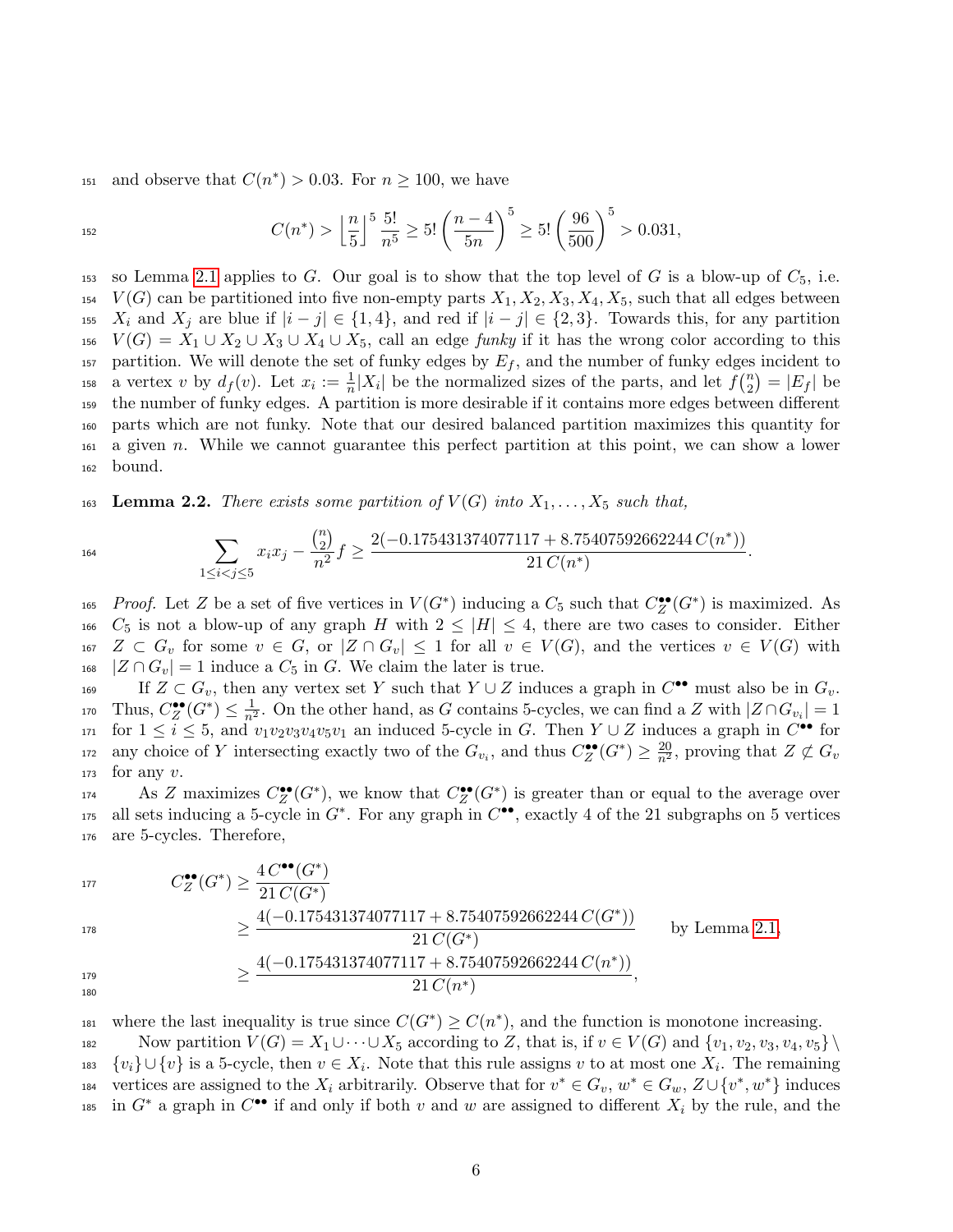186 edge  $vw$  is not funky. Therefore,

 $\sum_{i \neq j} |X_i| |X_j| - 2{n \choose 2}$  $\binom{n}{2}$ f  $\frac{\sum_{i\neq j} |X_i| |X_j| - 2(2)^j|}{n^2} \geq C_Z^{\bullet\bullet}(G^*),$ 

188

<sup>189</sup> and the lemma follows.

<sup>190</sup> The following technical lemma is helpful in creating the mathematical programs used in some <sup>191</sup> of the remaining claims.

<span id="page-6-0"></span>192 Lemma 2.3. Let G be a graph on n vertices, and let  $X \subset V(G)$ .

1. If  $|X| = 1$ , then  $X = \{x\}$  is contained in at most  $\frac{r^2b^2}{16} \leq \left(\frac{n-1}{4}\right)$ 193 1. If  $|X| = 1$ , then  $X = \{x\}$  is contained in at most  $\frac{r^2b^2}{16} \le (\frac{n-1}{4})^4$  copies of an induced  $C_5$ ,  $194$  where r and b are the numbers of red and blue neighbors of x, respectively.

2. If  $|X| = 2$ , then X is contained in at most  $\left(\frac{n-2}{3}\right)$ <sup>195</sup> 2. If  $|X| = 2$ , then X is contained in at most  $\left(\frac{n-2}{3}\right)^3$  copies of an induced  $C_5$ .

3. If  $|X| = 3$ , then X is contained in at most  $\left(\frac{n-3}{2}\right)$ <sup>196</sup> 3. If  $|X| = 3$ , then X is contained in at most  $\left(\frac{n-3}{2}\right)^2$  copies of an induced  $C_5$ .

 $197$  Proof. To see the second and third statement, notice that the edges in X, and the edges from any 198 vertex in  $V(G) - X$  to X completely determine where on a  $C_5$  that vertex can lie, or if it can lie 199 on a  $C_5$  at all. For instance, if  $X = \{w_1, w_2\}$ ,  $w_1w_2$  is red, and  $w_1w_2w_3w_4w_5w_1$  is a red cycle, then to for each  $w_i, 3 \leq i \leq 5$ , the colors of  $(w_1w_i, w_2w_i)$  are different. Therefore we can maximize the 201 number of 5-cycles by partitioning the vertices in  $V(G) \setminus X$  into two (or three) equal classes with <sup>202</sup> the edges colored these ways.

203 To see the first statement, notice that every  $C_5$  containing x has exactly two red and two blue  $204$  neighbors of x. For every red neighbor v and blue neighbor w, let

$$
a(v, w) = \begin{cases} 1, & \text{if } vw \text{ is red,} \\ 0, & \text{if } vw \text{ is blue.} \end{cases}
$$

206 Denote  $|a(., w)|$  as the number of ones in  $a(., w)$ , that is the number of red neighbors shared between 207 w and x. For u, v red neighbors of x, let  $h(u, v)$  be the Hamming distance of the two vectors 208  $a(u,.)$ ,  $a(v,.) \in \{0,1\}^b$ , that is the number of coordinates where  $a(u,.)$  and  $a(v,.)$  differ. This 209 quantity is important as every  $C_5$  containing  $\{x, u, v\}$  must contain one vertex w with  $a(u, w)$ 210  $1 - a(v, w) = 0$  and one vertex y with  $a(u, y) = 1 - a(v, y) = 1$ . In particular, there can be at most  $h(u,v)^2$  $\frac{n(u,v)}{4}$  5-cycles containing  $\{x, u, v\}$ . Therefore the number of 5-cycles is at most

$$
\frac{1}{4} \sum_{xu, xv \text{ red}} h(u, v)^2 \le \frac{\max_{xu, xv \text{ red}} h(u, v)}{4} \sum_{xu, xv \text{ red}} h(u, v)
$$
\n
$$
\le \frac{b}{2} \sum_{xu, xv \text{ red}} h(u, v)
$$

$$
\leq \frac{b}{4} \sum_{xu, xv \text{ red}} h(u, v)
$$

$$
= \frac{b}{4} \sum_{xw \text{ blue}} |a(.,w)|(r - |a(.,w)|)
$$

$$
\leq \frac{b^2 r^2}{16}.
$$

216

217

 $\Box$ 

 $\Box$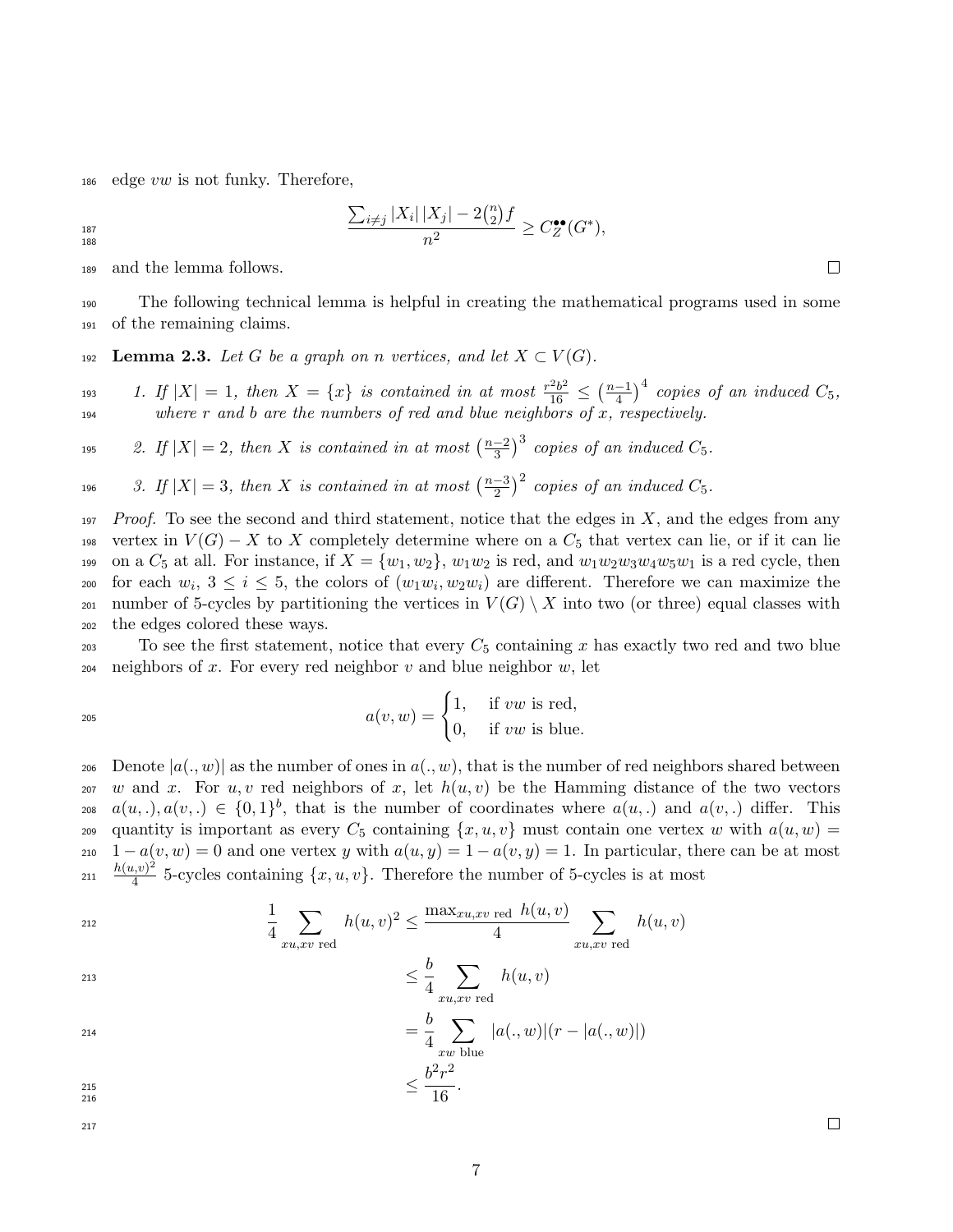218 We are now ready to show that in a partition  $V(G) = X_1 \cup X_2 \cup X_3 \cup X_4 \cup X_5$  maximizing the <sup>219</sup> number of non-funky edges between parts, there are no funky edges. We split the argument into 220 two parts, depending on the size of  $n$ .

221 **Case 1.**  $9 \le n \le 1000$ :

222 We first change the color of all funky edges to create a graph  $G_1$  without funky edges, where we 223 also change the graphs inside the  $X_i$  to iterated balanced blow-ups of  $C_5$ . The number of 5-cycles  $224$  in  $G_1$  is then easily calculated as

$$
C(G_1) = \frac{120x_1x_2x_3x_4x_5n^5 + \sum_i x_in(x_in-1)(x_in-2)(x_in-3)(x_in-4)C(x_in)}{n(n-1)(n-2)(n-3)(n-4)}.
$$

<sup>226</sup> Furthermore, we provide generous bounds on the number of 5-cycles created and destroyed 227 going from G to  $G_1$  (see Claims [2.4,](#page-7-0) [2.5,](#page-8-0) and [2.6\)](#page-10-0). This together with the number of cycles in  $G_1$ 228 allows us to bound the number of 5-cycles in  $G$  without directly counting them.

229 We then create an integer program  $(P)$ , for a fixed number of vertices, with an objective function 230 of the difference between the bound on the number of 5-cycles in  $G$  discussed above and the number  $231$  C(n) of 5-cycles in the balanced iterated blow-up on the same number of vertices. We then iterate 232 through all possible sizes of the  $X_i$  for 9 to 1000 vertices. In this way, the program yields a  $_{233}$  contradiction for most choices of the  $X_i$ . The few remaining cases only appear on a relatively small <sup>234</sup> number of vertices. This allows us to check these cases by a brute force method.

To create our program  $(P)$ , let  $y_1, \ldots, y_5$  be a permutation of the  $x_i$ 's such that  $y_1 \geq \cdots \geq y_5$ . Recall that  $f := |E_f| / {n \choose 2}$ 236 Recall that  $f := |E_f| / \binom{n}{2}$  is the scaled number of funky edges. If  $f = 0$ , we are done, so assume 237 that  $f > 0$ . Let

$$
d = \frac{1}{f\binom{n}{2}n} \sum_{xy \in E_f} (d_f(x) + d_f(y) - 2)
$$

239 be the average number of funky edges incident to a funky edge, divided by  $n$ .

<span id="page-7-0"></span> $240$  Claim 2.4. The graph G contains at most

$$
\frac{1}{2}f\binom{n}{2}\left(f\binom{n}{2}-dn-1\right)\left(\left(y_1+y_2+\frac{1}{2}(y_3+y_4+y_5)\right)n-2\right)
$$

<sup>242</sup> 5-cycles which contain at least two non-incident funky edges.

<sup>243</sup> Proof. Pick two non-incident funky edges. In other words, we pick a funky edge, and then pick 244 another funky edge not incident to the first one, and then multiply this count by  $\frac{1}{2}$  because we <sup>245</sup> counted every pair of edges twice. We can do this in

<span id="page-7-1"></span>
$$
\frac{1}{2} \sum_{xy \in E_f} \left( f \binom{n}{2} - d_f(x) - d_f(y) + 1 \right) = \frac{1}{2} f \binom{n}{2} \left( f \binom{n}{2} - dn - 1 \right) \tag{4}
$$

<sup>247</sup> ways, where the "+1" comes from double counting the edge xy in both  $d_f(x)$  and  $d_f(y)$ .

<sup>248</sup> The four vertices, let us call them  $\{w, x, y, z\}$ , spanning the pair of funky edges must induce  $_{249}$  a red (and a blue)  $P_4$ , as otherwise they cannot induce a  $C_5$  with a fifth vertex. Without loss of 250 generality assume  $wx, xy, yz$  are the red edges inducing the  $P_4$ . To count the 5-cycles we must then 251 pick a 5<sup>th</sup> vertex (call this vertex v) such that vw and vz are red, and vx and vy are blue. Note that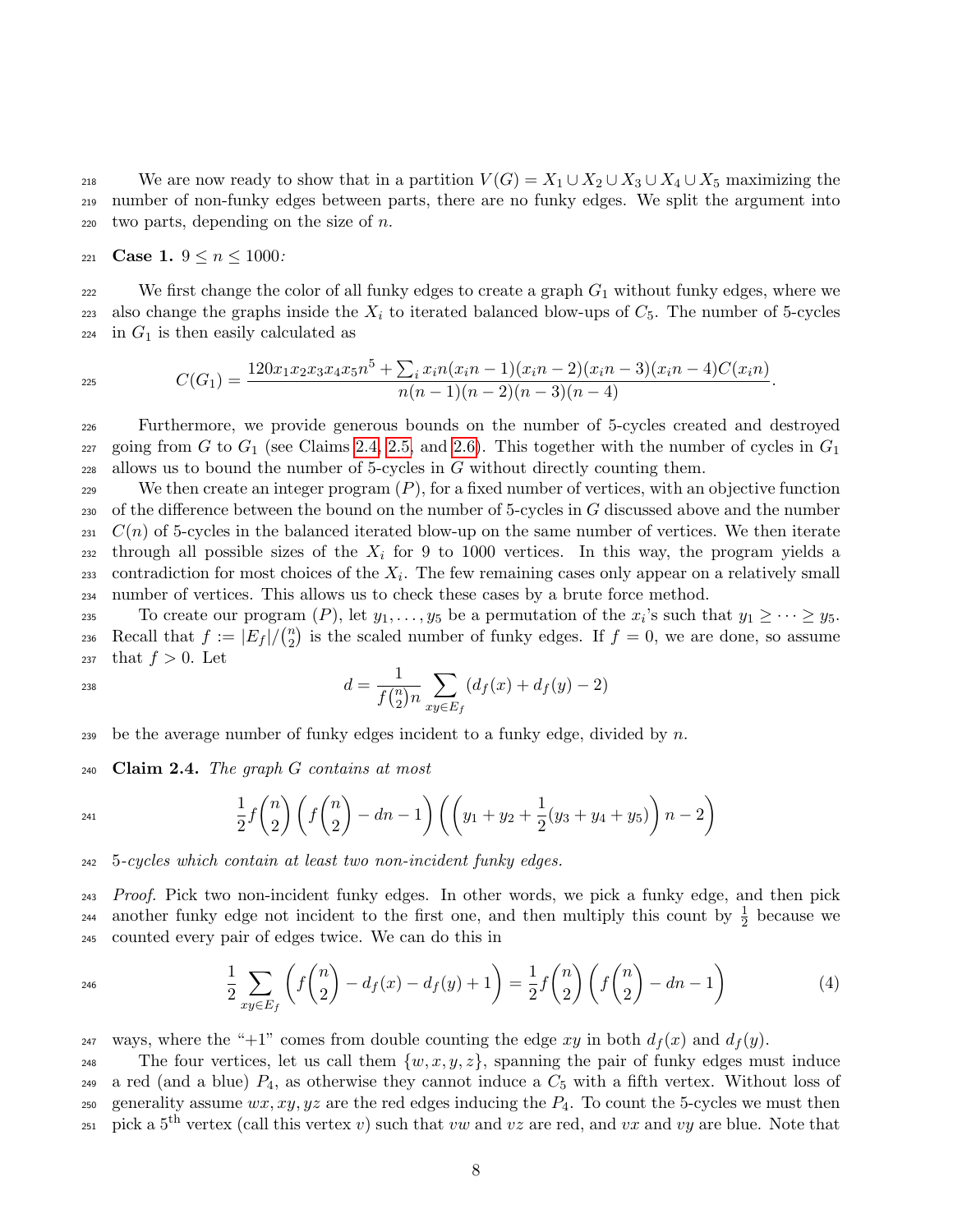252 with the proper combination of funky, non-funky, and edges within the  $X_i$ s, v can be an element 253 of any  $X_i$ . However, if any edge between v and  $\{w, x, y, z\}$  is funky, then this  $C_5$  contains at least <sup>254</sup> two pairs of non-incident funky edges. As a consequence, our counting strategy of first choosing a <sup>255</sup> pair of funky edges, and then adding a fifth vertex, will count this 5-cycle at least twice. To make 256 up for this, we can add a factor of  $\frac{1}{2}$  to the number of such 5-cycles. Therefore, in order to prove 257 the claim, it suffices to show that no matter the location of  $\{w, x, y, z\}$ , there are at most two sets <sup>258</sup>  $X_i$ , such that we can have  $v \in X_i$  and no funky edge between v and  $\{w, x, y, z\}$ .

259 If wx is funky, we may assume by symmetry that  $w \in X_1$  and  $x \in X_3$ . In this case the only 260 two sets where v may lie so that neither the red edge vw nor the blue edge vx is funky, are  $X_1$  and 261  $X_5$ . Similarly if xw is not funky we may assume by symmetry that  $x \in X_1, w \in X_2$ . In this case 262 the only sets that v can be in so that neither vw nor vx are funky are  $X_2$  and  $X_5$ .

263 Hence the number of choices for v to complete the  $C_5$  is at most

$$
(y_1 + y_2 + \frac{1}{2}(y_3 + y_4 + y_5)) n - 2,
$$

265 where  $-2$  comes from  $v \notin \{w, x, y, z\}$ . Multiplying this with [\(4\)](#page-7-1) finishes the proof of the claim.  $\Box$ 

<span id="page-8-0"></span> $266$  Claim 2.5. The graph G contains at most

$$
\frac{9}{32}(dn+2)f\binom{n}{2}y_1^2n^2
$$

<sup>268</sup> 5-cycles with at least one funky edge, but without two non-incident funky edges.

269 Proof. Note that no  $C_5$  in G can contain exactly one funky edge. If a  $C_5$  does not contain two <sup>270</sup> non-incident funky edges, then either all funky edges are incident to a single vertex of the cycle, or <sup>271</sup> there are exactly three funky edges forming a triangle.

272 Let v be a vertex incident to at least two funky edges in the  $C_5$  we want to count, and say  $273 \quad v \in X_1$ . If the funky edges in the  $C_5$  we want to count form a triangle, note that this triangle must contain edges of both colors as  $C_5$  does not contain a monochromatic triangle. In this case, choose v to be a vertex incident to funky edges of both colors. We break the count up into cases based on the colors of funky edges incident to v, each of which will correspond to a term in a sum. Illustrations are provided in Figure [4.](#page-9-0)

278 Case 1: v is incident to at least two red funky edges in the  $C_5$ , say to vertices  $u, w \in X_3 \cup X_4$ .  $279$  We know that u and w must be in the same set as otherwise the three vertices induce a red triangle, 280 or uw is funky and we would have chosen a different vertex as v. By symmetry say  $u, w \in X_3$ . 281 The other two vertices in a  $C_5$  must each have exactly one red and one blue edge to  $\{u, w\}$ , which, 282 without funky edges not incident to v, can only happen if they are also in  $X_3$ . We can then directly apply part 1. of Lemma [2.3](#page-6-0) to count at most  $\frac{(r_f(v))^2}{4} \cdot \frac{(y_1n)^2}{4}$ 283 apply part 1. of Lemma 2.3 to count at most  $\frac{(r_f(v))}{4} \cdot \frac{(y_1 n)^2}{4}$  5-cycles for each such  $v \in V$ .

 $\cos 2$ : v has at least two blue funky edges. Similarly to Case 1, by applying Lemma [2.3](#page-6-0) we count at most  $\frac{(b_f(v))^2}{4} \cdot \frac{y_1^2 n^2}{4}$ 285 count at most  $\frac{(of(v))^{2}}{4} \cdot \frac{y_{1}^{2}h^{2}}{4}$  5-cycles for each such  $v \in V$ .

286 Case 3: v has exactly one blue funky edge vu and one funky red edge vw. The edge uw may 287 be either funky or not. Then  $u, v, w$  are in different sets  $X_i$ , and they span a red or blue  $P_3$ . By 288 symmetry, we may assume that it is a red  $P_3$  vwu, with the red cycle being vwuxyv. As uv is funky 289 and blue, we may again assume by symmetry that  $u \in X_2$ . We then have two subcases. First, Case 290 3a:  $w \in X_3$ . Then  $y \in X_5$  as both uy and wy are blue, and  $x \in X_1$  as both ux and xy are red.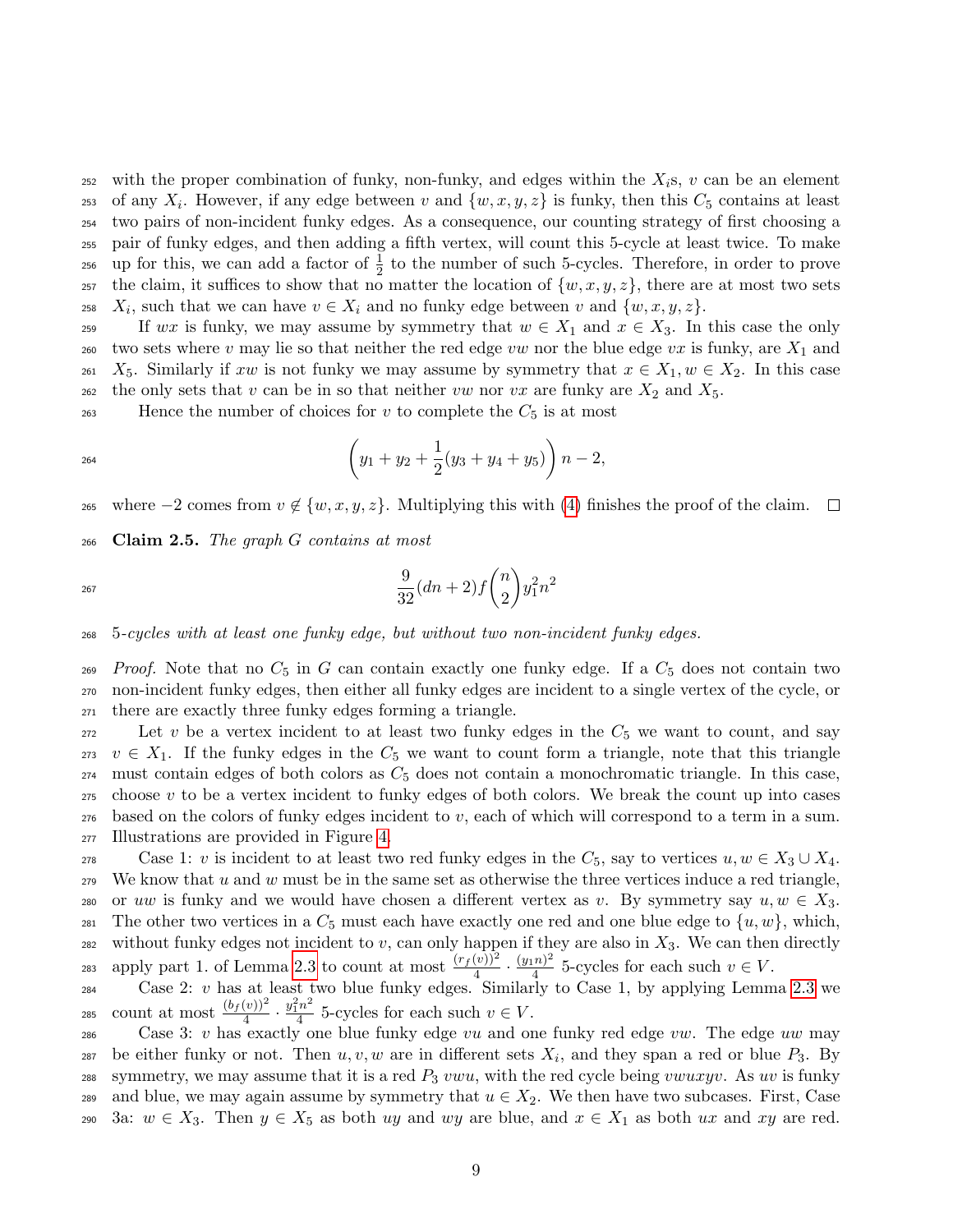<span id="page-9-0"></span>

Figure 4: Cases where  $v$  is incident with two funky edges from Claim [2.5.](#page-8-0) Only red edges are depicted.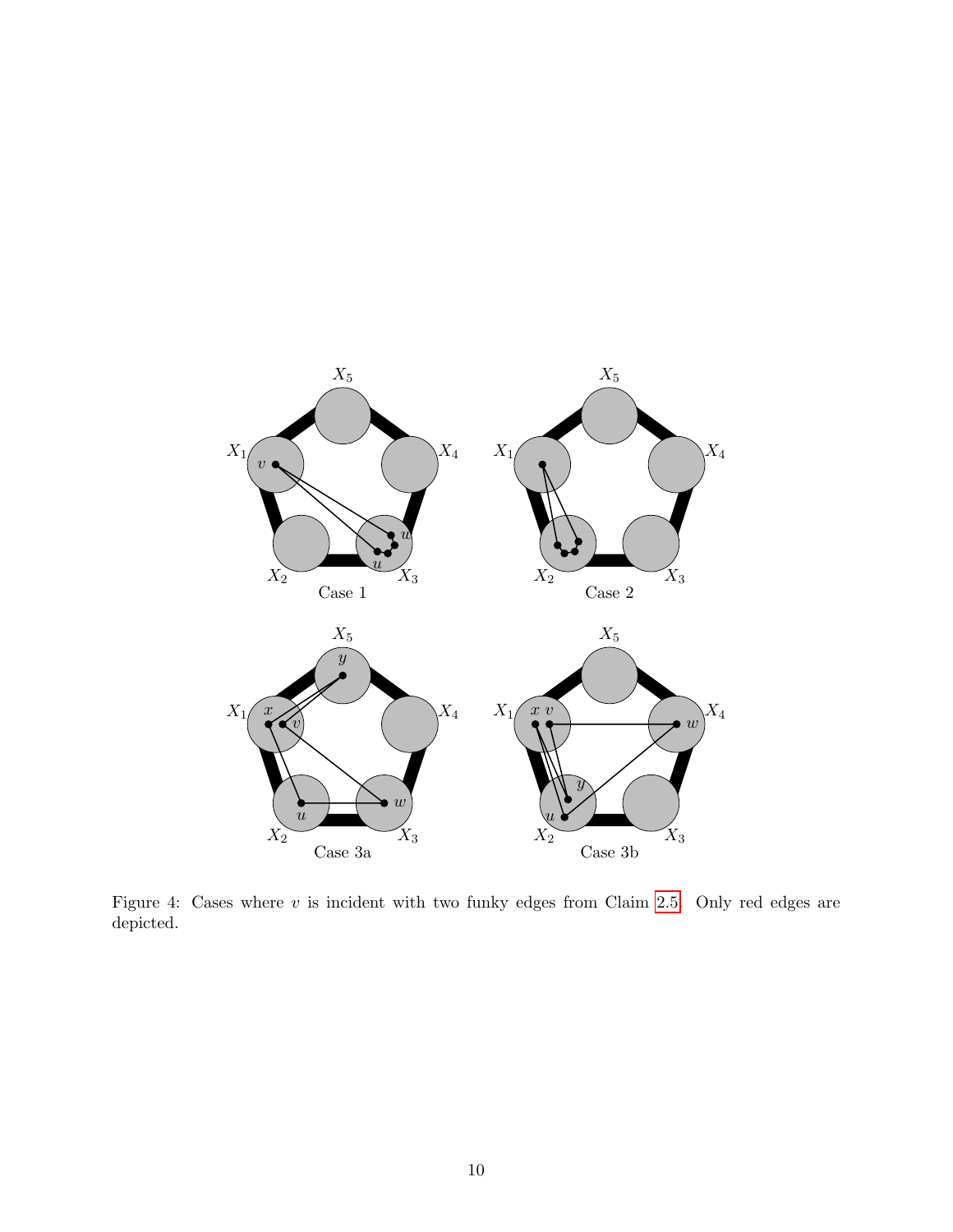291 Similarily we have Case 3b:  $w \in X_4$ . Then  $x \in X_1$  as  $ux$  is red (so  $x \notin X_4 \cup X_5$ ),  $vx$  is blue (so <sup>292</sup>  $x \notin X_2$ , and  $wx$  is blue (so  $x \notin X_3$ ). Similarly,  $y \in X_2$ .

293 Therefore for any choice of funky edges in this case, the two sets for x and y are determined, 294 and they are different. This gives us an upper bound of  $r_f(v)b_f(v)y_1y_2n^2$  5-cycles of this type  $295$  containing  $v$ .

<sup>296</sup> Putting the three cases together, there are at most

$$
\sum_{v \in V} \left( \frac{r_f(v)^2}{4} \frac{y_1^2 n^2}{4} + \frac{b_f(v)^2}{4} \frac{y_2^2 n^2}{4} + r_f(v) b_f(v) y_1 y_2 n^2 \right)
$$

$$
= \sum_{v \in V} \left( \left( \frac{r_f(v)y_1 n}{4} + \frac{b_f(v)y_2 n}{4} \right)^2 + \frac{7}{8} r_f(v)b_f(v)y_1 y_2 n^2 \right)
$$

$$
\leq \sum_{v \in V} \left( \left( \frac{d_f(v)y_1 n}{4} \right)^2 + \frac{7}{8} \left( \frac{d_f(v)y_1 n}{2} \right)^2 \right)
$$

$$
= \sum_{v \in V} \frac{9}{32} \left( d_f(v) y_1 n \right)^2
$$

$$
= \frac{9}{32} \sum_{vw \in E_f} (d_f(v) + d_f(w)) y_1^2 n^2
$$

 $=\frac{9}{25}$  $\frac{9}{32}(dn+2)f\binom{n}{2}$ 2  $\bigg\}y_1^2n^2$ 302 303

<sup>304</sup> 5-cycles in G containing funky edges but no pair of non-incident funky edges.

305

306 Now we are counting the new 5-cycles when switching from  $G$  to  $G_1$ .

<span id="page-10-0"></span> $307$  Claim 2.6. The graph  $G_1$  contains at least

$$
f\binom{n}{2}n^3\left(y_3y_4y_5-\frac{3}{8}dy_3y_4-\frac{1}{8}fy_3\right)
$$

<sup>309</sup> 5-cycles whose vertex set spans at least one funky edge in G.

310 Proof. Note that the new 5-cycles are exactly the vertex sets  $\{v_1, v_2, v_3, v_4, v_5\}$  with  $v_i \in X_i$  which <sup>311</sup> span at least one funky edge in G. We count these cycles using inclusion and exclusion principle 312 by counting pairs  $(F, C)$ , where F is a set of funky edges in G, and C is a 5 cycle in  $G_1$  containing  $313$  the vertices of  $F$ .

<sup>314</sup> We start by counting pairs  $({w\}$ , C), where vw is a funky edge in G. First we pick a vertex 315 v, then a funky neighbor w from the  $d_f(v)$  choices, and then one vertex each from the three parts 316 we have not yet used, which gives us at least  $y_3y_4y_5n^3$  choices. Summing up over all choices of v, <sup>317</sup> this double counts the pairs, as we can reverse the roles of v and w, and we multiply by  $\frac{1}{2}$  to get <sup>318</sup> the first term of the bound

$$
\sum_{v \in V} \frac{1}{2} d_f(v) y_3 y_4 y_5 n^3. \tag{5}
$$

<span id="page-10-1"></span> $\Box$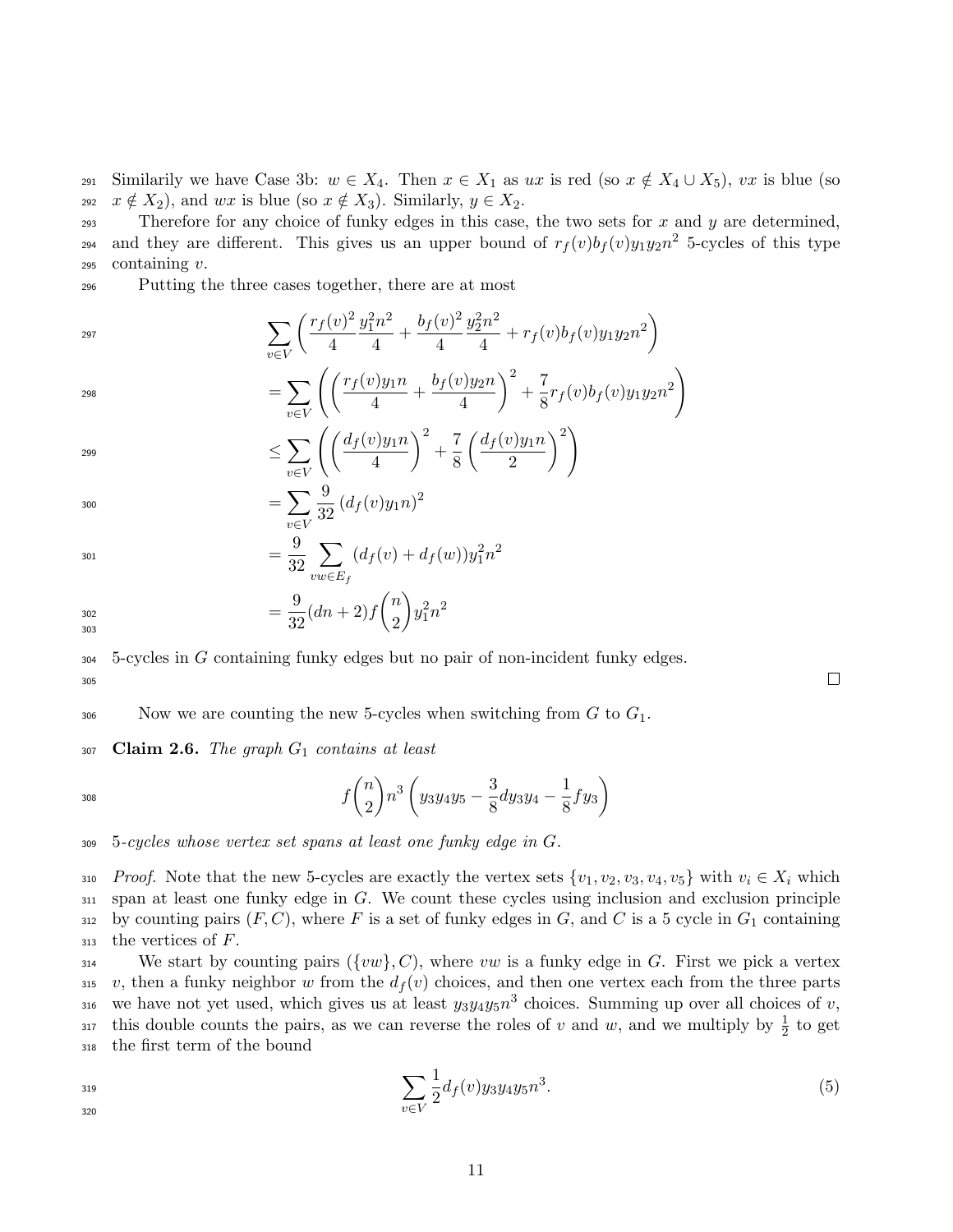<sup>321</sup> This would be the number of new cycles if every new cycle contained exactly one funky edge. But 322 new cycles with  $2 \leq r \leq 10$  funky edges are counted r times by this bound, so we have to carefully <sup>323</sup> correct for this.

 $\mathcal{L}_{324}$  In the next step, we are counting pairs  $({vw, xy}, C)$ , with  $vw, xy$  distinct funky edges in G. First, we are counting cycles with  $v = x$ . For a vertex v, there are at most  $\binom{4}{2}$  $\binom{4}{2} \cdot \left( \frac{df(v)}{4} \right)^2 = \frac{3}{8}$  $\frac{3}{8}d_{f}(v)^{2}$ 325 326 ways to pick  $\{w, y\}$  from two different sets, with equality if v sends the same number of funky edges  $327$  to each of the four parts. Then, the remaining two vertices for C are picked from the two remaining <sup>328</sup> sets. As we are correcting for the double count in [\(5\)](#page-10-1), this is maximized if these two last sets have  $329$  sizes  $y_3n$  and  $y_4n$ .

 $330$  Next, we are counting cycles with vw and xy non-incident, i.e. the funky edges intersect four parts. We claim that there are at most  $\frac{(fbin2))^2}{4}$ 331 parts. We claim that there are at most  $\frac{\sqrt{3}2}{4}$  pairs of funky edges intersecting four parts. Consider the graph with vertex set  $E_f$ , and two members of  $E_f$  are adjacent if they intersect a common  $X_i$ .  $333$  As  $K_5$  has matching number 2, this graph has independence number at most 2. By Mantel's Theorem this graph has at most  $\frac{|E_f|^2}{4}$  $\frac{334}{4}$  Theorem this graph has at most  $\frac{|E_f|}{4}$  non-edges, which correspond exactly to pairs of funky edges  $335$  intersecting four parts in  $G$ .

<sup>336</sup> For every such pair of funky edges, we choose a fifth vertex in the remaining part to complete 337 a new  $C_5$  in  $G_1$ . As we are correcting for the double count in [\(5\)](#page-10-1), this is maximized if this last set 338 has sizes  $y_3n$ .

339 If we subtract the count of pairs  $({vw, xy}, C)$  from [\(5\)](#page-10-1), every cycle with r funky edges is counted  $r - \binom{r}{2}$ 340 counted  $r - {r \choose 2} \le 1$  times. In total, this gives us a lower bound for new 5-cycles in  $G_1$ :

$$
y_3y_4y_5n^3\sum_{v\in V}\frac{1}{2}d_f(v)-\frac{3}{8}y_3y_4n^2\sum_{v\in V}d_f(v)^2-\frac{\left(f\binom{n}{2}\right)^2}{4}y_3n
$$

 $= y_3y_4y_5n^3f\binom{n}{2}$ 2  $\Bigg) - \frac{3}{2}$  $\frac{6}{8}y_3y_4n^2\sum_{m\in\mathbb{Z}}$  $vw{\in}E_f$  $(d_f(v) + d_f(w)) (f\binom{n}{2})$  $\binom{n}{2}$ )<sup>2</sup>  $= y_3y_4y_5n^3f\binom{n}{2} - \frac{3}{8}y_3y_4n^2\sum_{w\in\mathcal{F}}(d_f(v)+d_f(w)) - \frac{\binom{3}{2}}{4}y_3n$ n

$$
= y_3 y_4 y_5 n^3 f\binom{n}{2} - \frac{3}{8} y_3 y_4 n^3 df\binom{n}{2} - \frac{\left(f\binom{n}{2}\right)^2}{4} y_3 n.
$$

This proves the claim as  $\binom{n}{2}$  $\binom{n}{2} \leq \frac{n^2}{2}$ 345 This proves the claim as  $\binom{n}{2} \leq \frac{n^2}{2}$ .

346 As the final step, we compare  $G_1$  to the iterated balanced blow-up of  $C_5$  on n vertices. Note <sup>347</sup> that all induced  $C_5$  in  $G_1$  either contain one vertex from each  $X_i$ , or are completely inside one  $X_i$ . 348 Therefore, by induction on  $n = 5k + j$ ,  $0 \le j \le 4$ , we have

$$
C(n)\binom{n}{5} - C(G_1)\binom{n}{5} \ge k^{5-j}(k+1)^j + (5-j)C(k)\binom{k}{5} + jC(k+1)\binom{k+1}{5} - \left(\prod_{i=1}^5 y_i n + \sum_{i=1}^5 C(y_i n)\binom{y_i n}{5}\right).
$$
\n(6)

<span id="page-11-0"></span> $\Box$ 

350

 We then wish to show that the balanced iterated blow-up of a 5-cycle contains more 5-cycles than  $G$ , which we do by creating an integer program to bound that difference. In particular, from Claims [2.4,](#page-7-0) [2.5,](#page-8-0) and [2.6,](#page-10-0) we may bound the net gain of 5-cycles created by removing the funky 354 edges from G to get  $G_1$ . Then from [\(6\)](#page-11-0), we may also bound the gain in 5-cycles going from  $G_1$ to the balanced iterated blow-up. This gives an objective function, which is a lower bound on the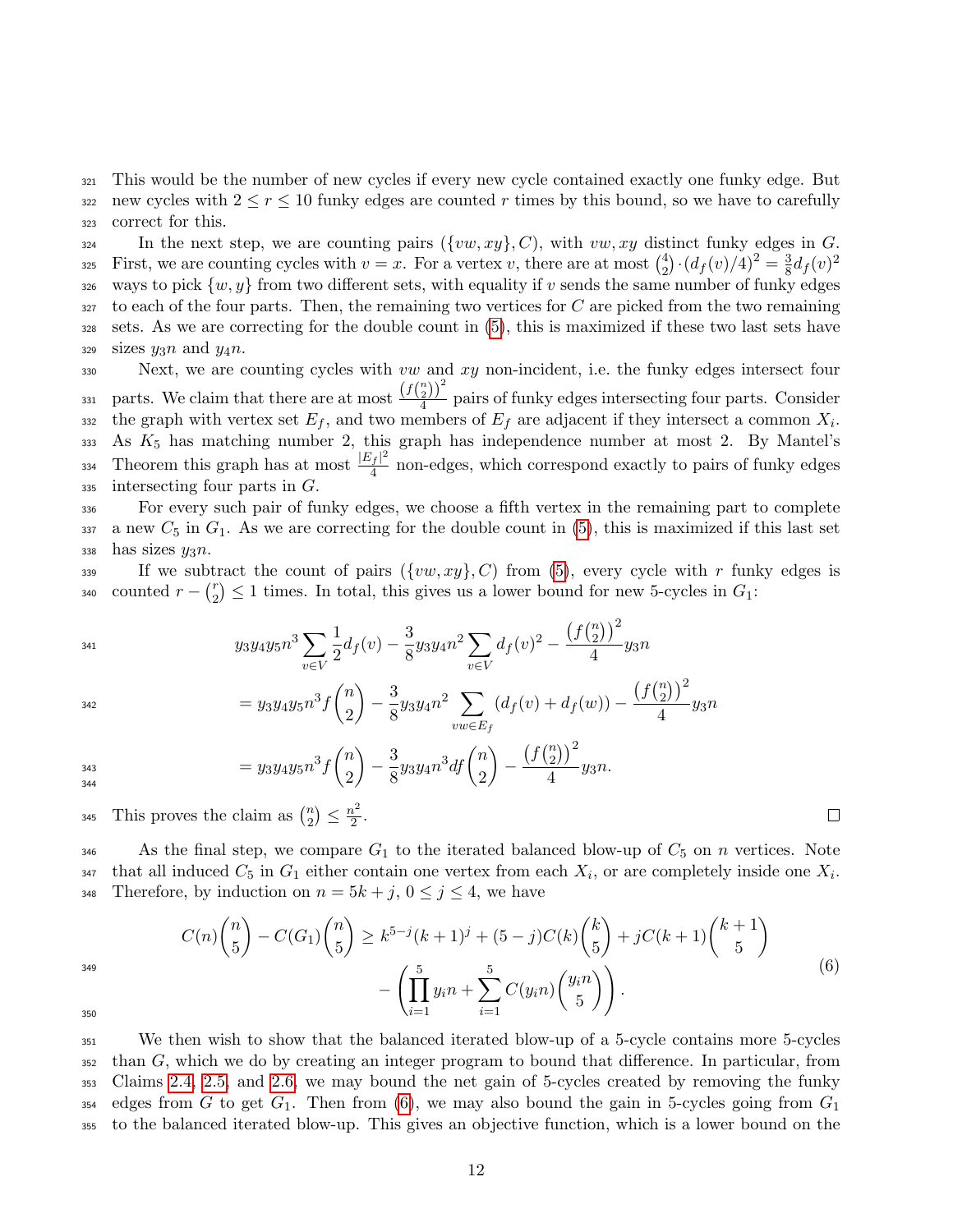$356$  difference in 5-cycles going from G to the balanced iterated blow-up. Thus, if our integer program  $357$  evaluates to a positive number, we know that G cannot possibly be a counterexample. We also <sup>358</sup> include Lemma [2.2](#page-5-0) as bounds in the program. Furthermore, if we examine Claim [2.4,](#page-7-0) we can see that  $f\binom{n}{2}$ <sup>359</sup> that  $f\binom{n}{2} \geq dn+1$ , as otherwise we would have a negative number of 5-cycles. Therefore, we 360 solve the following program (P) in the variables  $(y_1, y_2, y_3, y_4, y_5, f, d)$ , for the fixed  $n = 5k + j$ , 361  $0 \le j \le 4$ :

5

∗ ))

 $362$  (P) : minimize

$$
f\binom{n}{2}n^3\left(y_3y_4y_5-\frac{3}{8}dy_3y_4-\frac{1}{8}fy_3\right)
$$

$$
-\frac{1}{4}\left(f - \frac{f+d}{n} - \frac{1}{n^2}\right)\left(y_1 + y_2 + \frac{1}{2}(y_3 + y_4 + y_5)\right) - \frac{9}{32}\left(d + \frac{2}{n}\right)y_1^2
$$
  

$$
+ k^{5-j}(k+1)^j + (5-j)C_5(k)\binom{k}{r} + jC_5(k+1)\binom{k+1}{r}
$$

365

5  $-\left(\prod_{i=1}^{5} \right)$  $i=1$  $y_in+\sum$ 5  $i=1$  $C_5(y_in)\begin{pmatrix}y_in\\z\end{pmatrix}$ 5  $\setminus$ 366

<sup>367</sup> subject to

$$
\sum^3 y_i = 1,
$$

$$
f_{\rm{max}}
$$

$$
\sum_{1 \le i < j \le 5} y_i y_j - f \frac{n-1}{2n} \ge \frac{2(-0.175431374077117 + 8.75407592662244C(n^*))}{21C(n^*)},
$$

$$
f\binom{n}{2} \ge dn+1,
$$

$$
y_i \ge y_{i+1} \ge 0 \text{ for } i \in \{1, ..., 4\},
$$
  

$$
ny_i \in \mathbb{N}.
$$

 $\sum$ 5

373

 $374$  Looking a bit closer, we quickly see that in an optimal solution, we have that  $f = 0$  (and we are  $\sigma$  done) or f is maximized subject to the  $y_i$ , and that d is maximized subject to f, which happens <sup>376</sup> when the funky edges induce a star. Then

$$
\frac{2dn+2}{n(n-1)} = f = \sum_{i < j} y_i y_j - \frac{2(-0.175431374077117 + 8.75407592662244C(n^*))}{21C(n^*)},
$$

378 so (P) reduces to a quartic program in the 4 free variables  $y_1, y_2, y_3, y_4$ , with all other variables <sup>379</sup> dependent on these four.

380 We check every  $9 \le n \le 1000$ , for all possible values of  $y_1, y_2, y_3, y_4$ , with the help of a computer. 381 It would be feasible to extend this approach a fair bit beyond  $n = 1000$ , but there is no need as <sup>382</sup> our other case easily takes care of these values.

383 This leads to a list of 14 possible values of  $y_1, y_2, y_3, y_4$  where the objective function is negative, <sup>384</sup> with at most 22 vertices, we have included the list in the Appendix. Note that each of these 385 may correspond to more than one graph, as  $y_1, \ldots, y_5$  may not be in the same order as  $x_1, \ldots, x_5$ . However in most cases there are only one or two ways in which the  $y_i$  may be matched to the  $x_i$ 386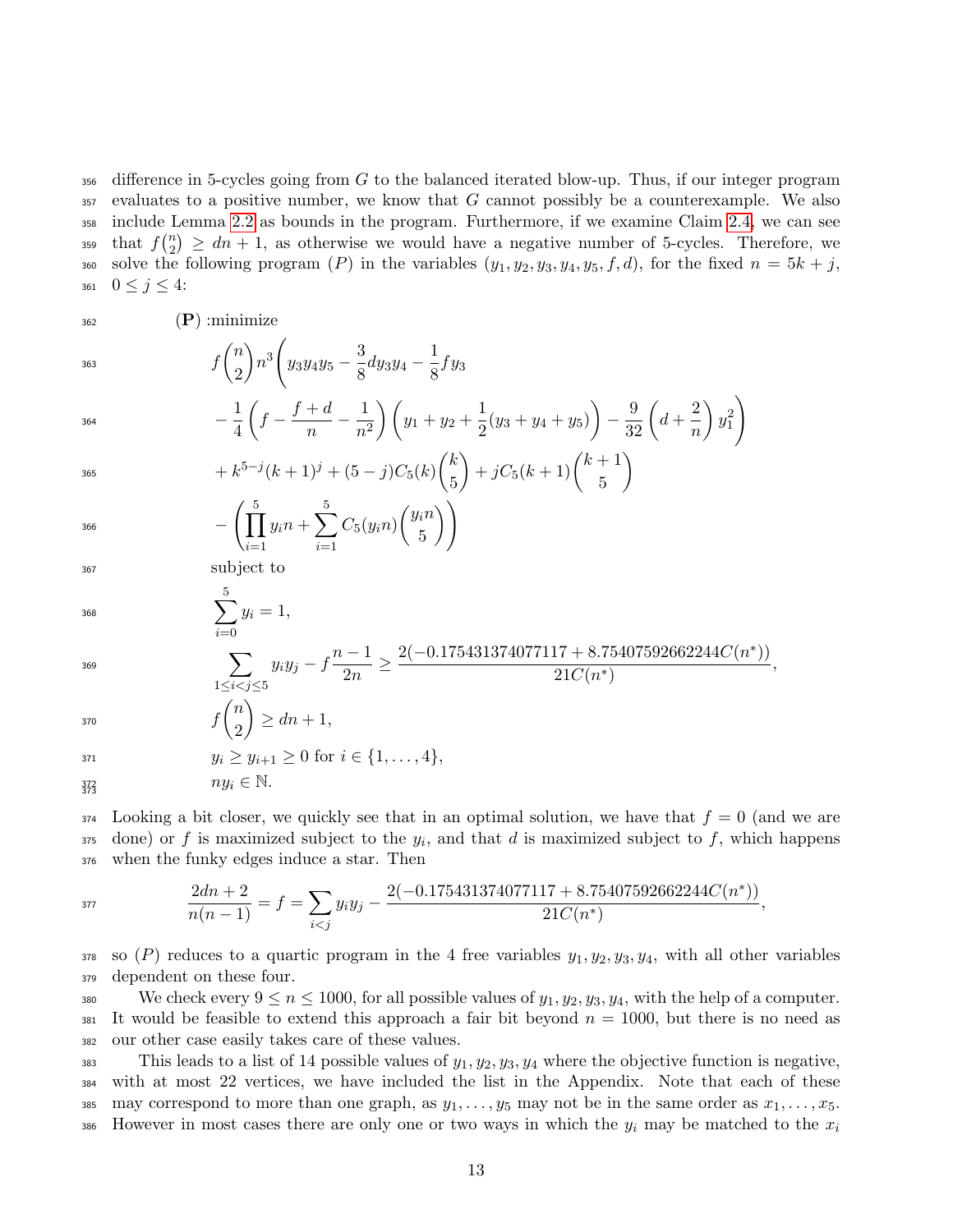once we consider the symmetry of the 5-cycle and the two colors. Since the value in the objective function is merely a bound on the difference in the number of 5-cycles between H and the iterated blow-up of a 5-cycle, this does not imply that the part sizes will give a counterexample, but rather that we need to check these values separately with more care.

<sup>391</sup> For this, we first make use of Lemma [2.2](#page-5-0) to bound the number of funky edges for each set of 392 possible values of  $x_1, \ldots, x_5$ . In none of the cases we have to consider more than 6 funky edges. <sup>393</sup> Then, we consider all locations these funky edges can be in. Each funky edge can be between any of the 10 pairs  $(X_i, X_j)$ , giving us at most  $\binom{9+k}{k}$ <sup>394</sup> of the 10 pairs  $(X_i, X_j)$ , giving us at most  $\binom{9+k}{k}$  choices for these pairs of k funky edges, and then <sup>395</sup> we have to consider all possible incidences of the funky edges.

 Even if we were to reduce the number of such cases further through the use of symmetries, it would be very unpleasant for a human analysis. But is very easy with the help of the computer, even without any deeper analysis. The location of the funky edges completely determines the color 399 of all edges between the  $X_i$ .

 $\frac{400}{100}$  We do not assign colors to the edges inside the  $X_i$  to keep the number of cases manageable. 401 Instead, we count every set of 5 vertices that could induce a  $C_5$  given the right choice of colors  $\Delta_{402}$  inside the  $X_i$ , even if two such sets would require conflicting colors. We compare this count with  $\frac{403}{403}$  the number of  $C_5$  in the iterated balanced blow-up of  $C_5$ , and in all but one case, the iterated <sup>404</sup> blow-up wins.

<span id="page-13-0"></span>405 The only remaining case is  $X_1 = X_2 = 3, X_3 = X_4 = X_5 = 1$ , with a matching of three funky  $406$  edges between  $X_1$  and  $X_2$ , see Figure [5.](#page-13-0) This case counts 18 possible 5-cycles, 6 using one vertex  $\alpha$ <sup>407</sup> from each  $X_i$ , and 12 using exactly 2 of the 3 funky edges. This is more than the balanced blow-up <sup>408</sup> on 9 vertices, which contains 16 5-cycles. But here, we can use that the last 12 of the possible  $409$  5-cycles in this case can be paired into 6 pairs with conflicting colors on the edges inside  $X_1$  and  $410$   $X_2$ , so that at most one in each pair can actually be a 5-cycle. Therefore, no coloring of the 6 edges 411 inside  $X_1$  and  $X_2$  can create more than 12 5-cycles.



Figure 5: The final remaining case with  $X_1 = X_2 = 3, X_3 = X_4 = X_5 = 1$ . Only red edges known to be there are shown.

412 **Case 2.**  $n \ge 1000$ :

As we are dealing with infinitely many values of n, we first establish a common bound for  $C(G^*)$ 414 for all  $n \ge 1000$ .

- 415 Proposition 2.7. For  $n \ge 1000$ ,  $C(G^*) > 0.0384609$ .
- 416 Proof. Since we know that  $C(H) \geq C(n)$  and thus  $C(G^*) \geq C(n^*)$ , it suffices to bound  $C(n^*)$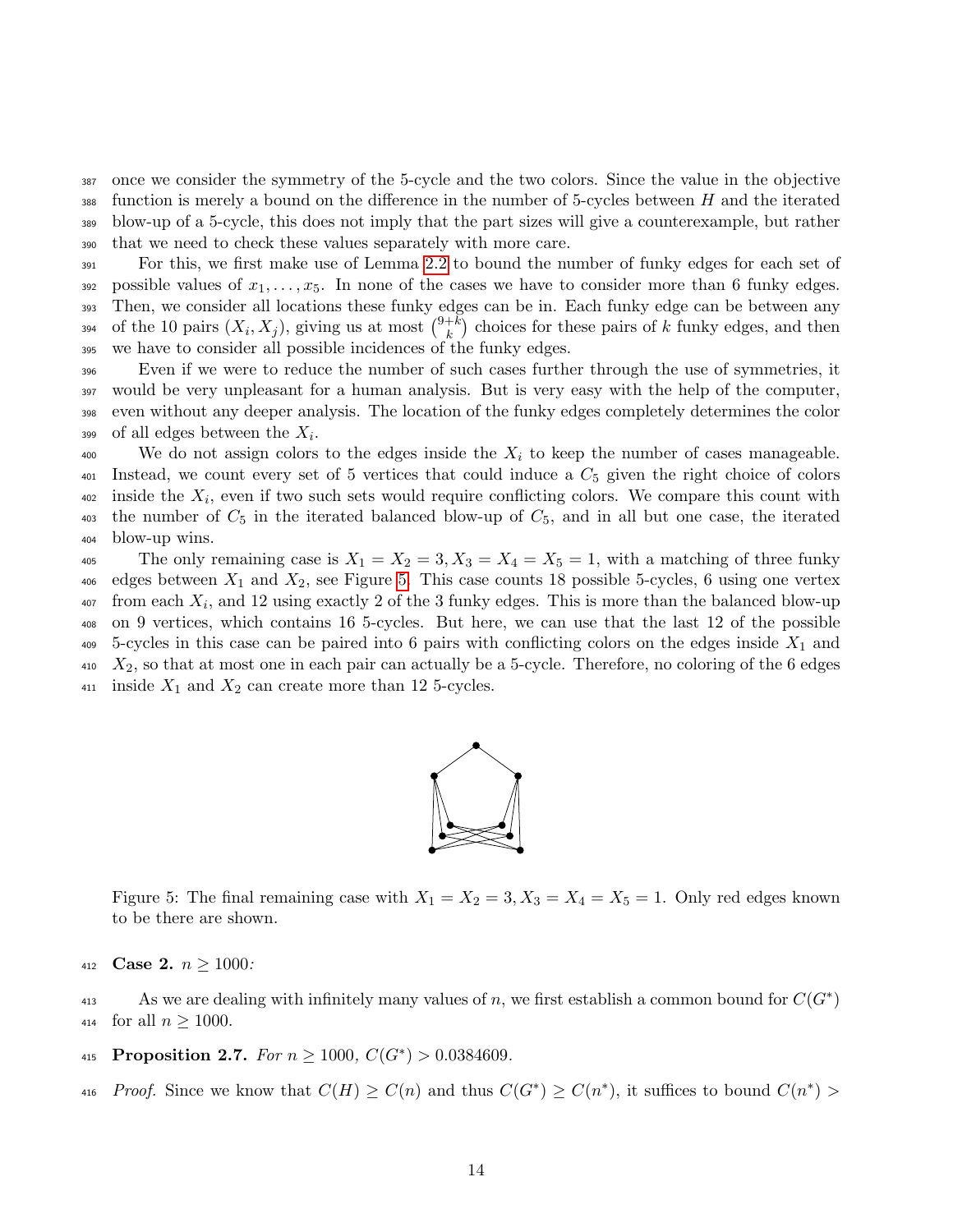<sup>417</sup> 0.0384609 for  $n \ge 1000$ . Note that from  $C(n) \ge \frac{1}{26}$ , it follows that

$$
C(n^*) > \frac{(n-1)(n-2)(n-3)(n-4)}{n^4}C(n) \ge \frac{(n-1)(n-2)(n-3)(n-4)}{26n^4}.
$$

419 For  $n \geq 610000$ , this quantity is larger than 0.0384609, so one way to show the proposition is to 420 explicitly calculate  $C(n^*)$  for all  $n \leq 610000$ , and then use this observation.

 At this point violating our philosophy of not arguing facts by hand that can easily be checked by the computer, we give a slightly less computational proof. We only check that the claim is 423 true for  $n \leq 5000$  by explicit computation, and then argue by induction. Let  $n \geq 1000$ , and  $C = \min\{C(n^*), C((n+1)^*)\},\$  then for  $0 \le i \le 4$ ,

$$
C((5n+i)^*) = 120\left(\frac{n}{5n+i}\right)^{5-i}\left(\frac{n+1}{5n+i}\right)^i + \frac{(5-i)n}{5n+i}\left(\frac{n}{5n+i}\right)^4 C(n^*)
$$

$$
+ \frac{i(n+1)}{5n+i}\left(\frac{n+1}{5n+i}\right)^4 C((n+1)^*)
$$

$$
+\frac{i(i+1)}{5n+i}\left(\frac{i+1}{5n+i}\right) C((n+1)^*)
$$

$$
\geq 120 \left( \frac{n}{5n+i} \right)^{5-i} \left( \frac{n+1}{5n+i} \right)^i + \left( \frac{n}{5n+i} \right)^4 C
$$
  

$$
\geq \left( \frac{1}{5n+i} \right)^5 (120(\frac{5}{5} + 4) + (5\frac{5}{5} + 4)C)
$$

$$
\geq \left(\frac{1}{5n+i}\right)^5 \left(120(n^5+in^4) + (5n^5+in^4)C\right)
$$

$$
\Rightarrow \left(\frac{n}{5n+i}\right)^5 \left(120 + 5C + 120\frac{i}{n}\right).
$$

431 Now for  $n = 1000, 0 \le i \le 4$  this value is larger than 0.0384609. We also know that,

$$
\frac{\delta}{\delta n} \left( \frac{n}{5n+i} \right)^5 \left( 120 + 5C + 120 \frac{i}{n} \right) = 5in^3 \frac{5Cn + 96i}{(5n+i)^6} > 0.
$$

433 Therefore, as for fixed i we know that  $C((5n + i)^*)$  is increasing with respect to n, and since 434  $C(n^*) > 0.0384609$  for  $1000 \le n \le 5000$ , we have the desired result.  $\Box$ 

435 Case 2.1.  $d \leq 0.2$ :

 $\frac{436}{436}$  We first assume that d, the normalized average funky degree sum of funky edges, is small. We <sup>437</sup> use the same process as before, where we flip all funky edges and then compare the number of <sup>438</sup> 5-cycles.

Consider the following program  $(P')$  with  $C = 0.0384609$  for any fixed d. It is derived from  $(P)$ by first dividing the objective function by  $f\binom{n}{2}$ 440 by first dividing the objective function by  $f(\frac{n}{2})n^3$ , and then using  $n = 1000$  or  $n \to \infty$  depending <sup>441</sup> on which is yielding a lower objective function. Also, we skip the last step of balancing the parts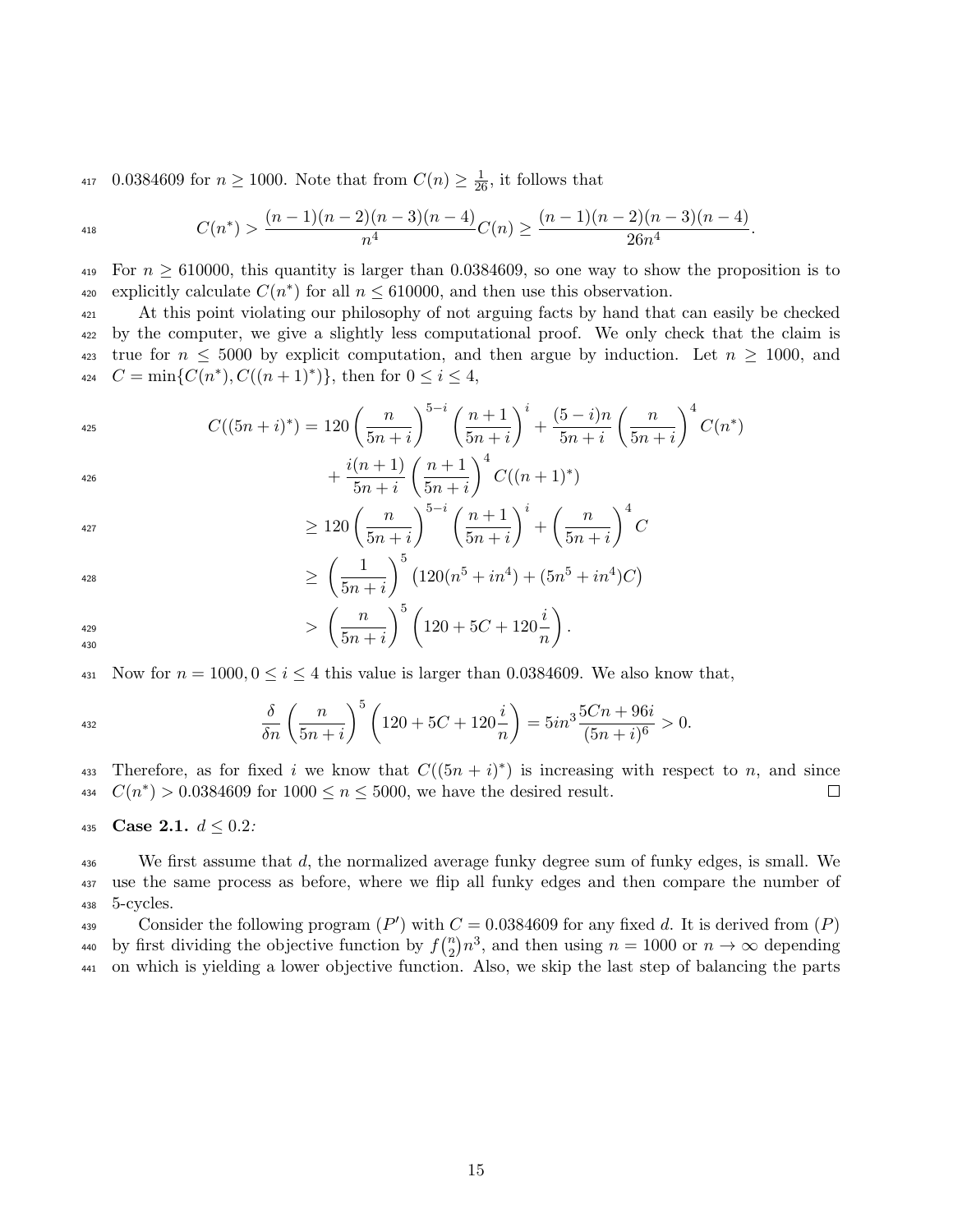<sup>442</sup> for an easier objective function. We account for this in Claim [2.8.](#page-18-0)

$$
\text{(P'):minimize} \quad y_3 y_4 y_5 - \frac{3}{8} dy_3 y_4 - \frac{1}{8} f y_3 - \frac{1}{4} f \left( y_1 + y_2 + \frac{1}{2} (y_3 + y_4 + y_5) \right) - \frac{9}{32} dy_1^2 - \frac{9}{16 \times 1000} y_1^2 \tag{7}
$$

<sup>445</sup> subject to

<span id="page-15-2"></span><span id="page-15-1"></span><span id="page-15-0"></span> $f > 0$ ,

$$
\sum_{i=1}^{5} y_i = 1,\tag{8}
$$

$$
\sum_{1 \le i < j \le 5} y_i y_j - f \frac{1000 - 1}{2 \times 1000} \ge \frac{2(-0.175431374077117 + 8.75407592662244C)}{21C},\tag{9}
$$

$$
448\phantom{.00}
$$

$$
\substack{449 \\ 450}
$$

 $y_i \ge y_{i+1} \ge 0$  for  $i \in \{1, \ldots, 4\}.$  (10)

451 The objective function [\(7\)](#page-15-0) decreases for increasing d and f. Consequently, we fix  $d = 0.2$ . We know 452 that f is maximized in [\(9\)](#page-15-1) for  $y_1 = y_2 = y_3 = y_4 = y_5 = 0.2$ , and we fix f at this maximum in [\(7\)](#page-15-0). 453 At the same time, the bound on the  $y_i$  derived from [\(9\)](#page-15-1) is weakest for  $f = 0$ , so we will use  $f = 0$ <sup>454</sup> when applying this bound.

455 This leaves us with a continuous cubic program in the four variables  $y_1, y_2, y_3, y_4$ , with dependent 456 variable  $y_5 = 1 - y_1 - y_2 - y_3 - y_4$ . Instead of trying to solve this program, we discretize to find a <sup>457</sup> lower bound greater than zero, the desired contradiction.

For any grid point  $(t_1, t_2, t_3, t_4)$  and some  $\varepsilon > 0$ , we consider the cell  $\prod [t_i, t_i + \varepsilon]$ . Note that this 459 implies a range of  $[t_5 - 4\varepsilon, t_5]$  for the size of the smallest part if we set  $t_5 = 1 - t_1 - t_2 - t_3 - t_4$ . We 460 check if the cell contains a point  $(y_1, y_2, y_3, y_4)$  satisfying [\(10\)](#page-15-2). If this is the case, then we check if <sup>461</sup> there may be a point (not necessarily the same) in the cell satisfying [\(9\)](#page-15-1) by computing generously  $t_5(1-t_5)+\sum_{1\leq i\leq j\leq 4}(t_i+\varepsilon)(t_j+\varepsilon).$  If the answer is positive, we lower bound [\(7\)](#page-15-0) in the box by <sup>463</sup> computing

$$
^{464}
$$

<span id="page-15-3"></span>
$$
(t_3 + \varepsilon)(t_4 + \varepsilon)(t_5 - 4\varepsilon) - \frac{3}{8}d(t_3 + \varepsilon)(t_4 + \varepsilon) - \frac{1}{8}f(t_3 + \varepsilon)
$$
  

$$
-\frac{1}{4}f\left(t_1 + t_2 + \frac{1}{2}(t_3 + t_4 + t_5) + \varepsilon\right) - \frac{9}{32}d(t_1 + \varepsilon)^2 - \frac{9}{16000}(t_1 + \varepsilon)^2. \tag{11}
$$

$$
\frac{465}{466}
$$

<sup>467</sup> Every term in this sum but possibly the first is easily seen to be a lower bound for the corresponding 468 term in [\(7\)](#page-15-0) over all values of  $(y_1, y_2, y_3, y_4)$  in the cell. The first term is a lower bound over all <sup>469</sup> values satisfying [\(10\)](#page-15-2).

<sup>470</sup> To reduce the number of points to check, we include a few additional considerations. First, note 471 that from [\(9\)](#page-15-1), we can get the additional constraint that  $0.166 \leq y_i \leq 0.234$ . Secondly, rather than  $472$  fixing some  $\varepsilon > 0$  and checking all cells, we iteratively refine the mesh only where needed. This <sup>473</sup> allows us to have a more refined search, as some cells in our feasible region will clearly produce 474 positive objective values. We begin by initializing with a single cell with  $t_i = 0.166$  for  $i \in [4]$  and  $\epsilon = 0.234 - 0.166$ . Then every time when [\(11\)](#page-15-3) evaluates to < 0.0001 (to allow for rounding errors), we halve  $\varepsilon$  and create  $2^4$  new points depending on whether  $t_i$  remains the same or  $t_i = t_i + \frac{\varepsilon}{2}$ 476 we halve  $\varepsilon$  and create  $2^4$  new points depending on whether  $t_i$  remains the same or  $t_i = t_i + \frac{\varepsilon}{2}$ . <sup>477</sup> These 16 new cells are added to a stack. Cells in the stack are evaluated one by one, each time <sup>478</sup> either removing it if [\(11\)](#page-15-3) evaluates greater than 0.0001, or removing it and adding 16 new cells to <sup>479</sup> the stack.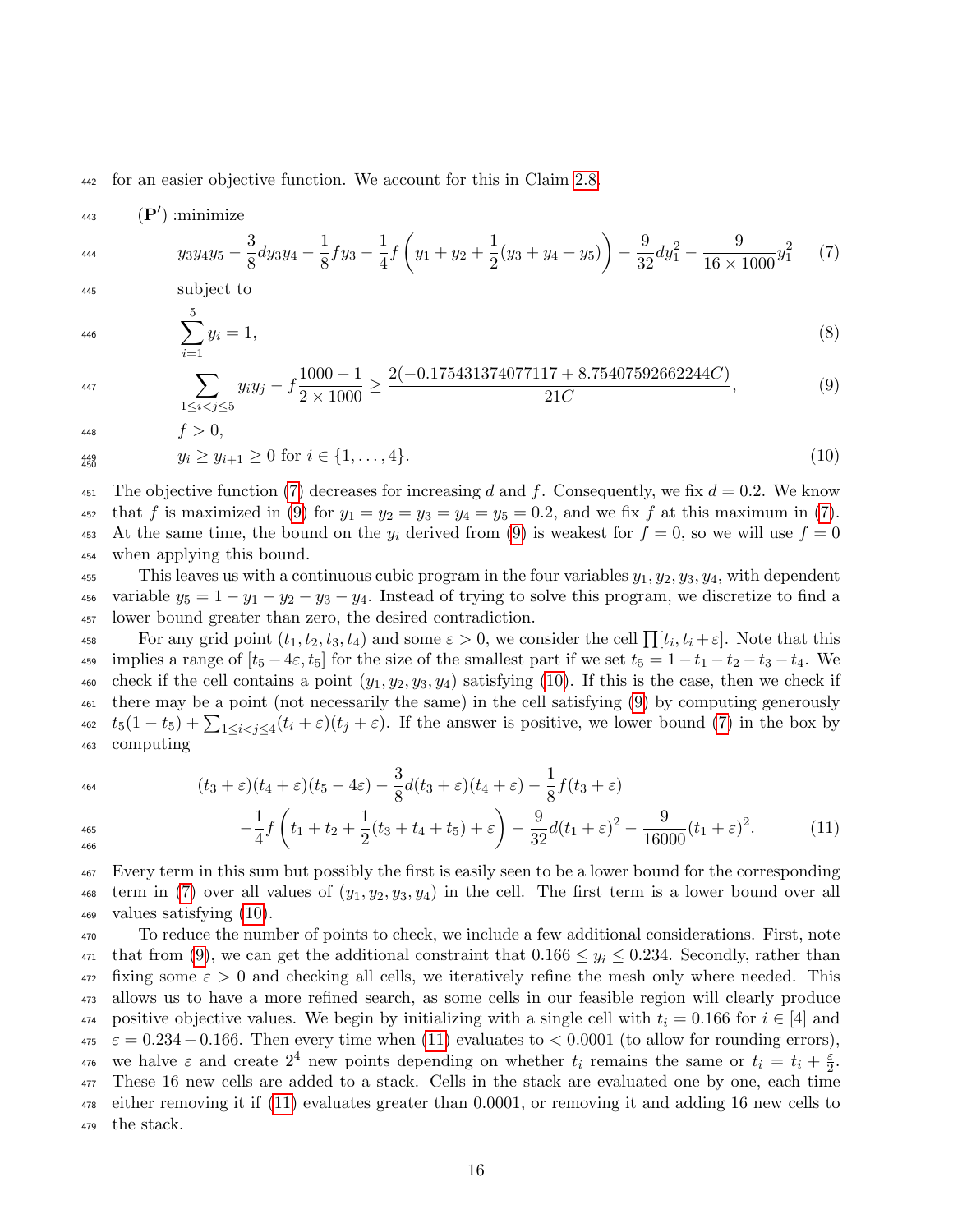<sup>480</sup> The program runs in a few minutes on a laptop, and makes around  $1.8 \cdot 10^6$  calls to the objective function [\(11\)](#page-15-3). Furthermore, the stack never contains more than 100 elements, meaning that we never have to iterate too far into one specific area of the feasible region. Note that with more computational effort, this program could also yield a contradiction for some larger value of d. But  $d = 0.2$  more than suffices for the next case.

$$
485 \text{ Case } 2.2. d > 0.2:
$$

<sup>486</sup> We now show that we can not have  $d > 0.2$  by looking at a single vertex with maximum funky 487 degree. Let v be such a vertex with maximum funky degree  $d_f(v) = \Delta_f > 0.1n$ . Note that in 488 the remainder of the proof all 5-cycles we consider contain  $v$ , and we will not point this out every 489 time. We will use a rule to move v to one of the parts  $X_1, \ldots, X_5$ , and flip all resulting funky edges 490 incident to v to create a graph  $G_1$ . We then bound the number of 5-cycles created and destroyed 491 and show that we have more 5-cycles in  $G_1$ , our desired contradiction. Without loss of generality 492 assume that  $v \in X_1$  at the beginning.

 $\mu_{493}$  Let  $r_i n$  and  $b_i n$  be the numbers of red and blue neighbors of v in G in  $X_i$ , respectively. As 494 the partition into the  $X_i$  maximizes the number of non-funky edges, moving v to some new part <sup>495</sup> cannot increase this number. Therefore,

$$
r_2+b_3+b_4+r_5\geq \max\{r_1+b_2+b_3+r_4,r_3+b_4+b_5+r_1,r_4+b_5+b_1+r_2,r_5+b_1+b_2+r_3\}.
$$

497 Furthermore as 
$$
f > 0.2
$$
,

$$
b_2 + r_3 + r_4 + b_5 = \frac{d_f(v)}{n} > 0.1.
$$

For some  $1 \leq i \leq 5$ , move v to  $X_i$ , and flip all resulting funky edges incident to v after the 500 move to create the graph  $G_1$ . We bound the numbers of 5-cycles containing v in G and  $G_1$ , and  $501$  depending on these bounds we choose which  $X_i$  we move v to. As no edges from v to this  $X_i$  are  $\epsilon_{502}$  flipped, the number of 5-cycles inside  $X_i$  is not affected by the flip. In  $G_1$ , there are at least

$$
\frac{503}{504}
$$

<span id="page-16-0"></span> $x_1x_2x_3x_4x_5$  $\frac{x_3x_4x_5}{x_i}n^4 - f\binom{n}{2}$ 2 503  $\frac{x_1x_2x_3x_4x_5}{x_i}n^4 - f\binom{n}{2}n^2 \max_{|\{i,j,\ell\}|=3} x_jx_\ell$  (12)

 $5$ -cycles which have at least one vertex outside of  $X_i$ . To see this, we simply pick one vertex for every  $\mathcal{L}_{506}$  single part not  $X_i$ . The only reason they would not form a  $C_5$  in  $G_1$  is if there was a funky edge between two of these four vertices. Every funky edge then destroys at most  $n^2 \max_{|\{i,j,\ell\}|=3} x_j x_{\ell}$ 507 <sup>508</sup> 5-cycles of this form.

 $509$  We choose i to maximize  $(12)$ , so let

510 
$$
M_1 := \max_i \left\{ \frac{x_1 x_2 x_3 x_4 x_5}{x_i} n^4 - f \binom{n}{2} n^2 \max_{|\{i,j,\ell\}|=3} x_j x_\ell \right\}.
$$

 $_{511}$  That is,  $M_1$  is a lower bound on the number of 5-cycles not entirely in  $X_i$  in  $G_1$ , and we wish  $512$  to compare this to the number of 5-cycles in G. We first bound the number of 5-cycles in G in  $513$  which all funky edges are incident to v. In particular, the remaining four vertices must induce a  $514$   $P_4$ , so they must either all lie in the same  $X_j$ , or in four different  $X_j$ s. The number of such 5-cycles  $\sigma$ <sub>515</sub> containing a vertex outside of  $X_i$  is thus at most

$$
\begin{aligned}\n\text{516} \qquad M_2 &:= \left( r_1 b_2 b_3 r_4 + r_2 b_3 b_4 r_5 + r_3 b_4 b_5 r_1 + r_4 b_5 b_1 r_2 + r_5 b_1 b_2 r_3 + \frac{1}{16} (r_2^2 b_2^2 + r_3^2 b_3^2 + r_4^2 b_4^2 + r_5^2 b_5^2) \right) n^4.\n\end{aligned}
$$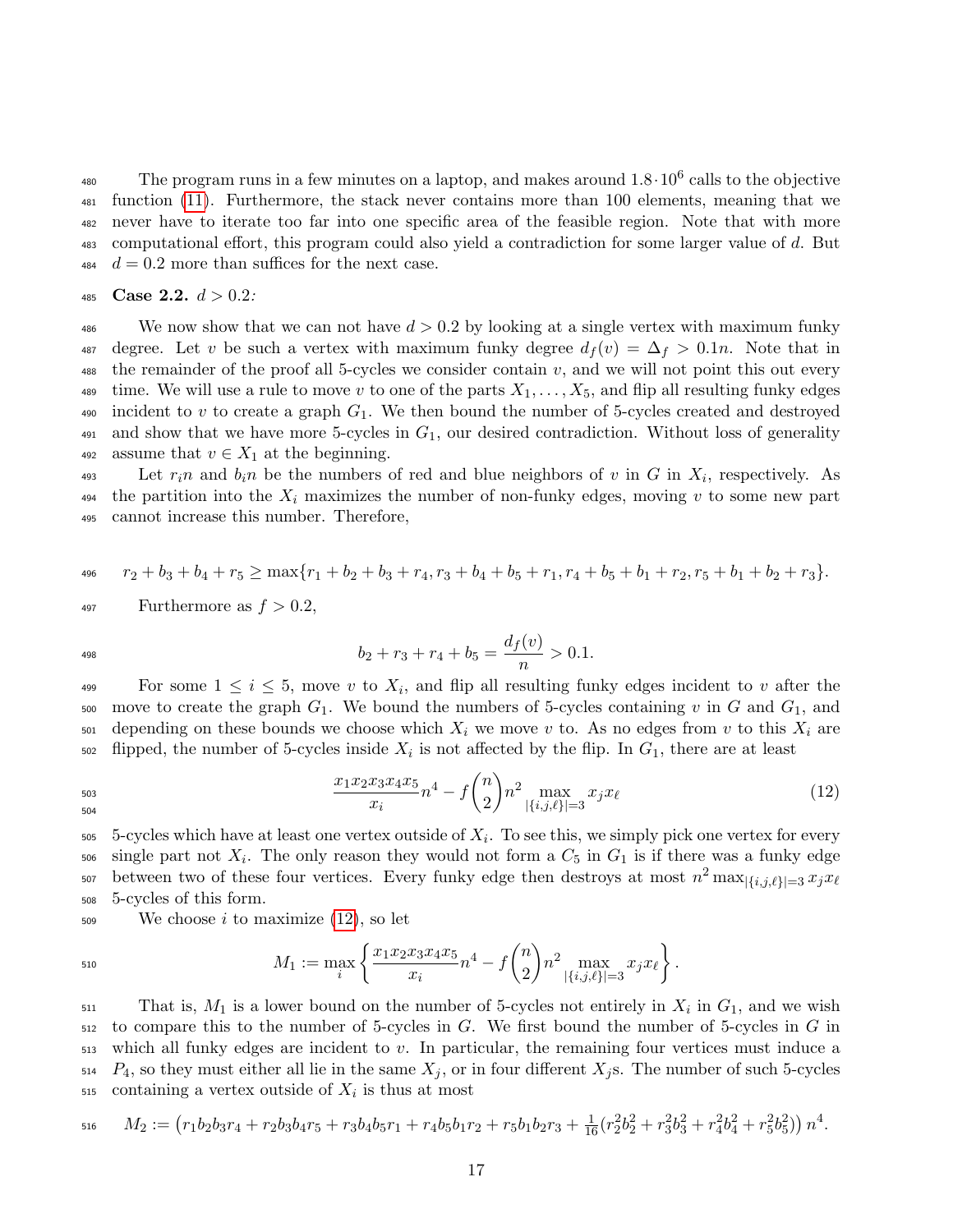$517$  Let us now bound the number of 5-cycles in G containing a funky edge not incident to v. There <sup>518</sup> are at most  $f\binom{n}{2}$  $\setminus$  1

2

 $\frac{1}{4}n^2$ 

519

<sup>520</sup> such cycles, as we can first pick some funky edge, and then select two other vertices (see Lemma [2.3\)](#page-6-0). <sup>521</sup> This however over counts all cycles which contain more than one funky edge not incident to v. To <sup>522</sup> get a better bound, we will now bound the number of cycles which contain exactly one funky edge <sup>523</sup> uw not incident to v. There are ten different cases depending on the location of uw. Since all cases <sup>524</sup> are symmetric by rotation or a color switch, we only have to analyze one case in detail.

525 Let us assume that  $u \in X_1$ ,  $w \in X_2$ , so uw is a blue funky edge. Let  $x, y$  be the remaining 2  $526$  vertices of a  $C_5$ . There are three cases depending on the colors of uv and vw (they cannot both be  $527$  blue). If uv and vw are red, then xv and yv are blue, and we may assume (by symmetry) that xu 528 and wy are the remaining two blue edges of the  $C_5$ . Then  $x \in X_1, y \in X_2$ , or  $x \in X_1, y \in X_5$ , or 529  $x \in X_3, y \in X_2$ , as otherwise there would be more funky edges.

530 If uv is blue and vw is red, then we may assume that vuwxyv is the blue  $C_5$ . Then  $x \in X_5, y \in$ 531  $X_2$ , or  $x \in X_2, y \in X_2$ . Finally, if uv is red and vw is blue, and vwugxv is the blue  $C_5$ , then 532  $x \in X_1, y \in X_3$ , or  $x \in X_1, y \in X_1$ . Altogether, the number of 5-cycles containing  $\{u, v, w\}$  and no  $_{533}$  other funky edge not incident to v is at most

$$
\max\{b_1b_2+b_1b_5+b_3b_2,r_5b_2+r_2b_2,b_1r_3+b_1r_1\}n^2.
$$

535 With ten choices for the sets of  $\{u, w\}$ , this maximum is extended to a maximum of 30 terms:

$$
M_3 := \max \left\{\n\begin{array}{l}\nb_1b_2 + b_1b_5 + b_3b_2, \ r_5b_2 + r_2b_2, \ b_1r_3 + b_1r_1, \\
b_2b_3 + b_2b_1 + b_4b_3, \ r_1b_3 + r_3b_3, \ b_2r_4 + b_2r_2, \\
b_3b_4 + b_3b_2 + b_5b_4, \ r_2b_4 + r_4b_4, \ b_3r_5 + b_3r_3, \\
b_4b_5 + b_4b_3 + b_1b_5, \ r_3b_5 + r_5b_5, \ b_4r_1 + b_4r_4, \\
b_5b_1 + b_5b_4 + b_2b_1, \ r_4b_1 + r_1b_1, \ b_5r_2 + b_5r_5, \\
r_1r_3 + r_5r_3 + r_1r_4, \ b_4r_3 + b_3r_3, \ b_5r_1 + b_1r_1, \\
r_2r_4 + r_1r_4 + r_2r_5, \ b_5r_4 + b_4r_4, \ b_1r_2 + b_2r_2, \\
r_3r_5 + r_2r_5 + r_3r_1, \ b_1r_5 + b_5r_5, \ b_2r_3 + b_3r_3, \\
r_4r_1 + r_3r_1 + r_4r_2, \ b_2r_1 + b_1r_1, \ b_3r_4 + b_4r_4, \\
r_5r_2 + r_4r_2 + r_5r_3, \ b_3r_2 + b_2r_2, \ b_4r_5 + b_5r_5\n\end{array}\n\right\}.
$$

<sup>537</sup> Therefore, we get the following upper bound for the number of 5-cycles containing a funky edge  $538$  not incident to v after we adjust for double counts:

<span id="page-17-0"></span>
$$
f\binom{n}{2}n^2\frac{1}{2}\left(\frac{1}{4}-M_3\right)+M_3f\binom{n}{2}n^2.\tag{13}
$$

540 The first term bounds cycles with more than one funky edge not adjacent to v, where the  $\frac{1}{2}$  comes from the fact that  $f\binom{n}{2}$ <sup>541</sup> from the fact that  $f_2^{(n)}n^2$  at least double counts these 5-cycles. The second term bounds the  $542$  number of 5-cycles with exactly one funky edge not adjacent to v. We then create a mathematical  $_{543}$  program  $(P'')$ , we wish to lower bound, with  $(13)$  as our objective function. We also include the <sup>544</sup> same bounds coming from Lemma [2.2](#page-5-0) as well.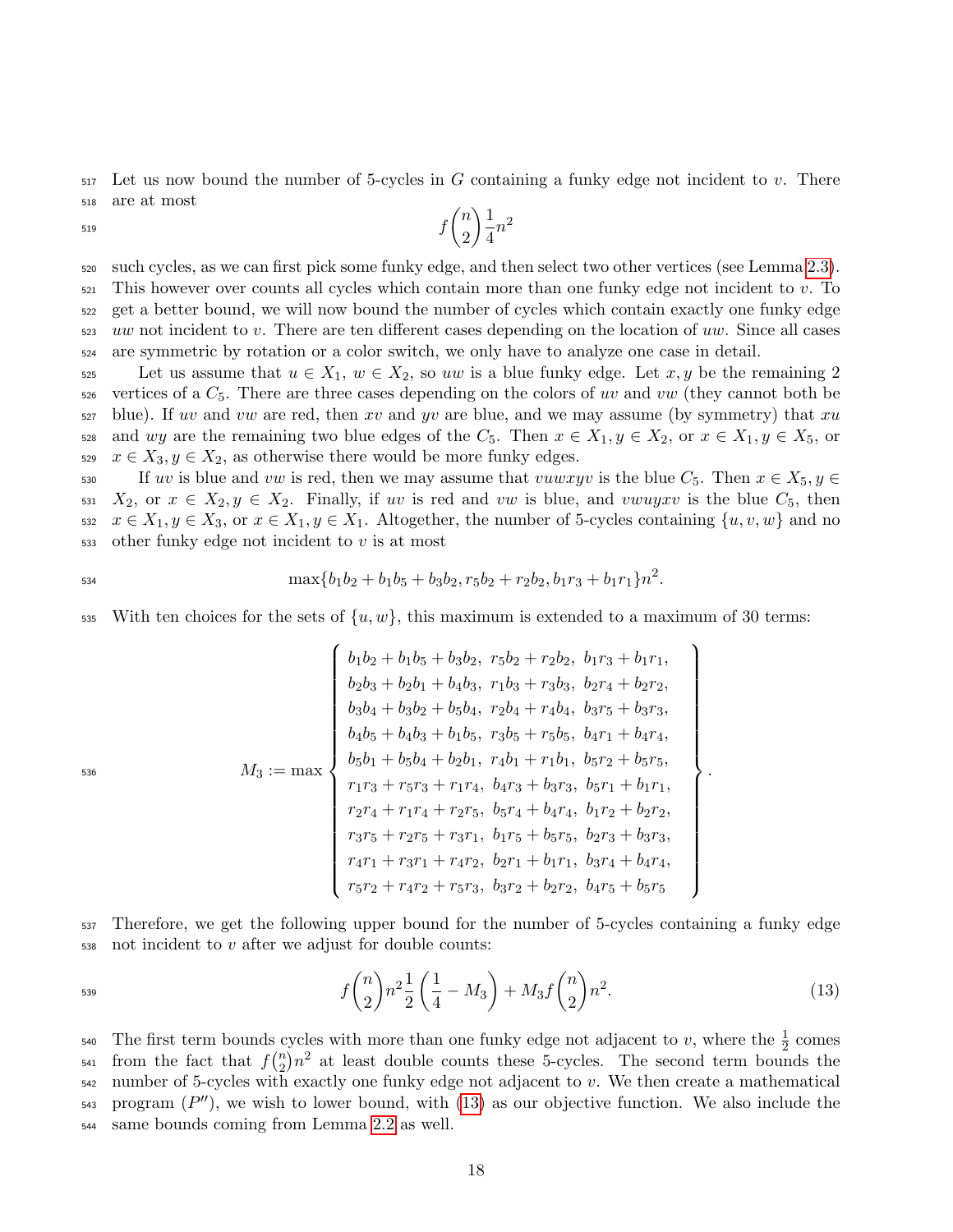545 (P'') :minimize

$$
n^{-4}\left(M_1 - M_2 - \left(\frac{1}{8} + \frac{1}{2}M_3\right)f\binom{n}{2}n^2\right)
$$

<sup>547</sup> subject to

 $\sum$ 5  $i=1$  $548$   $\sum x_i = 1,$ 

546

$$
550\,
$$

x<sup>i</sup> = r<sup>i</sup> + b<sup>i</sup> <sup>549</sup> , X 1≤i<j≤5 xix<sup>j</sup> − f n − 1 2n ≥ 2(−0.175431374077117 + 8.75407592662244 C) 21 C <sup>550</sup> , <sup>551</sup> f > 0

552  $r_i, b_i \geq 0 \text{ for } i \in \{1, ..., 4\}.$ 

553 554

 $555$  The factor of  $n^{-4}$  in the objective function is for normalization, and cancels many terms. We fix f at its maximum of  $\frac{2000}{999} \left(10 \times 0.2^2 - \frac{2(-0.175431374077117 + 8.75407592662244C)}{21C}\right)$ 556 We fix f at its maximum of  $\frac{2000}{999} \left( 10 \times 0.2^2 - \frac{2(-0.175431374077117 + 8.75407592662244C)}{21C} \right)$ . The objective 557 function grows with *n*, so we fix  $n = 1000$ .

Similar to how we solved  $(P')$ , we cover the feasible region by an  $\varepsilon$ -grid in the nine variables  $x_2, x_3, x_4, x_5, r_1, r_2, r_3, r_4, r_5$  with dependent variables  $x_1, b_1, b_2, b_3, b_4, b_5$ , and replace every variable <sup>560</sup> in each term of the function by its maximum or minimum in each grid cell to bound the function. We <sup>561</sup> also introduce the same constraints of  $0.166 \le x_i \le 0.234$  as in  $(P')$  to help speed up computation. 562 We then use the same technique of reducing  $\varepsilon$  by a factor of  $\frac{1}{2}$  each iteration, creating now  $2^9$  new <sup>563</sup> cells for the independent variables. It turns out that  $(P'')$  requires even less computation than  $(P')$ <sup>564</sup> running in less than a minute with fewer than 1, 000 calls to the objective function, despite the fact <sup>565</sup> that the discretization creates more cells at each iteration.

 $566$  This proves that there are no funky edges, so G is a blow-up of  $C_5$ . It remains to show that the <sup>567</sup> blow-up is balanced, then Theorem [1.4](#page-2-0) follows by induction.

<span id="page-18-0"></span>568 Claim 2.8. The extremal graph G is a balanced blow-up of  $C_5$ .

 $569$  Proof. We proceed by induction on n. We assume the statement is true for all smaller values. Then  $570$  the number of 5-cycles in an iterated blow-up with parts of sizes  $n_1, n_2, n_3, n_4, n_5$  is at most

$$
n_1n_2n_3n_4n_5 + C(n_1)\binom{n_1}{5} + C(n_2)\binom{n_2}{5} + C(n_3)\binom{n_3}{5} + C(n_4)\binom{n_4}{5} + C(n_5)\binom{n_5}{5}.
$$

572 As this quantity is symmetric in the  $n_i$ , we may assume from now on that  $n_1 \geq n_2 \geq n_3 \geq n_4 \geq n_5$ . 573 For  $n \le 1000$ , we explicitly compute these quantities for all partitions  $n = n_1 + n_2 + n_3 + n_4 + n_5$ , <sup>574</sup> and verify that the lemma is true.

575 For  $n > 1000$ , assume that  $n_1 - n_5 \geq 2$ . Note that [\(9\)](#page-15-1) again implies that  $0.166n \leq n_5 < n_1 \leq$ 576 0.234n. Let  $v \in X_1$  where the number of 5-cycles  $C_5^v$  containing v is minimized over the vertices in  $X_1$ . Let  $w \in X_5$  where the number of 5-cycles  $C_5^w$  containing w is maximized over the vertices in  $X_5$ . The number of 5-cycles containing both v and w is  $n_2n_3n_4$ . If  $C_5^w - n_2n_3n_4 - C_5^v > 0$ , we can  $55$ -gregion increase the number of 5-cycles by replacing v by a copy of w, contradicting the extremality of G.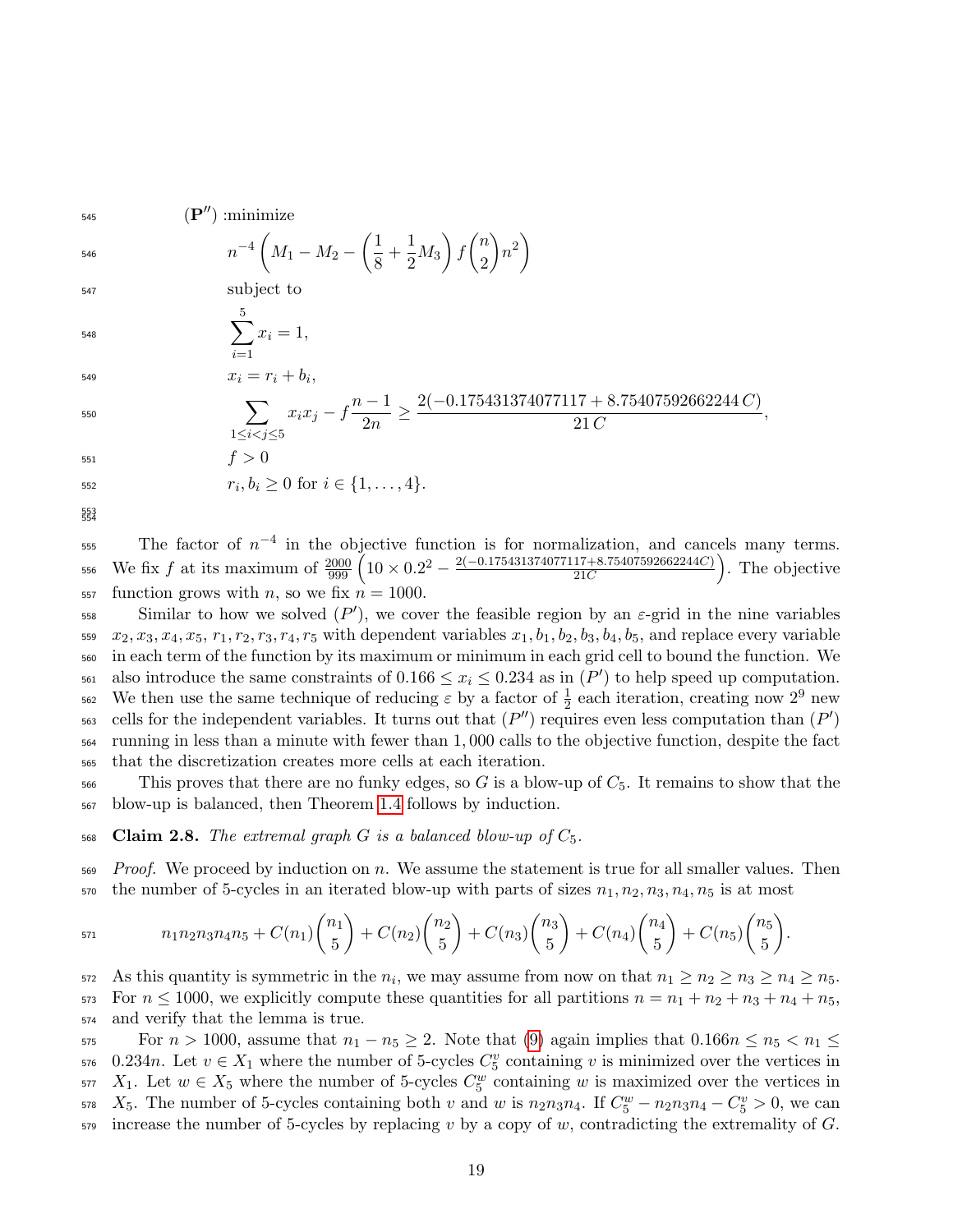#### $\sim$  As  $C(n)$  is non-increasing, we have

$$
0.04086 \ge C(166) \ge C(n_5) \ge C(n_1).
$$

<sup>582</sup> Therefore, we have

583 
$$
C_5^w - n_2 n_3 n_4 - C_5^v \ge \frac{C(n_5) {n_5 \choose 5}}{n_5} + n_1 n_2 n_3 n_4 - n_2 n_3 n_4 - \frac{C(n_1) {n_1 \choose 5}}{n_1} - n_2 n_3 n_4 n_5
$$

$$
= \frac{C(n_5) {n_5 - 1 \choose 4} - C(n_1) {n_1 - 1 \choose 4}}{5} + (n_1 - n_5 - 1) n_2 n_3 n_4
$$

$$
\geq \frac{C(n_5)\left(\binom{n_5-1}{4} - \binom{n_1-1}{4}\right)}{5} + (n_1 - n_5 - 1)n_5^3
$$
  

$$
C(166)\left(n_5^4 - n_1^4\right)
$$

$$
\geq \frac{C(166)\left(n_5^4 - n_1^4\right)}{5!} + (n_1 - n_5 - 1)n_5^3
$$
\n
$$
C(166)
$$

$$
=\frac{C(166)}{5!}(n_5-n_1)\left(n_5^3+n_5^2n_1+n_5n_1^2+n_1^3\right)+(n_1-n_5-1)n_5^3
$$

$$
\geq \frac{4C(166)}{5!}(n_5 - n_1)n_1^3 + \frac{1}{2}(n_1 - n_5)n_5^3
$$
  
1

$$
= \frac{1}{2}(n_1 - n_5) \left( n_5^3 - \frac{\text{8C} (100)}{5!} n_1^3 \right)
$$

$$
\geq \left(0.166^3 - \frac{8C(166)}{5!}0.234^3\right)n^3
$$
  
> 0,

$$
\substack{591}{592}
$$

585

587

<sup>593</sup> a contradiction.

<sup>594</sup> This proves Theorem [1.4.](#page-2-0)

## <span id="page-19-0"></span><sup>595</sup> 3 Proof of Lemma [2.1](#page-4-0)

<sup>596</sup> We use flag algebras to show a slightly stronger statement that every sufficiently large graph G 597 with  $C(G) \geq 0.03$  satisfies

$$
C^{\bullet \bullet}(G) \ge -0.175431374077117 + 8.75407592662244 C(G).
$$

 This type of inequality was used by Lidick´y and Pfender [\[17\]](#page-22-8) when solving the Pentagon problem of Erd˝os for small graphs. The flag algebra method has been developed by Razborov [\[22\]](#page-22-9), and has  $\epsilon_{001}$  seen numerous applications such as [\[1,](#page-21-3)[7,](#page-21-4)[8,](#page-21-5)[12,](#page-22-10)[13,](#page-22-11)[15,](#page-22-12)[20\]](#page-22-13). We assume the reader is familiar with the method and describe only a brief outline of the calculation rather than developing the entire theory and terminology. A description of the method when applied to graphs is available from several sources [\[3,](#page-21-6) [20\]](#page-22-13). The calculation is computer assisted, and the program we used can be downloaded from the [arXiv](https://arxiv.org/abs/2102.06773) version of this paper or <https://lidicky.name/pub/c5frac>.

606 Let  $\varphi$  correspond to a convergent sequence of graphs  $(G_i)_{i>0}$ . For a graph H we denote by 607  $\varphi(H)$  the limit of densities of H in  $G_i$  as i tends to infinity. Since  $\varphi$  is actually a homomorphism

 $\Box$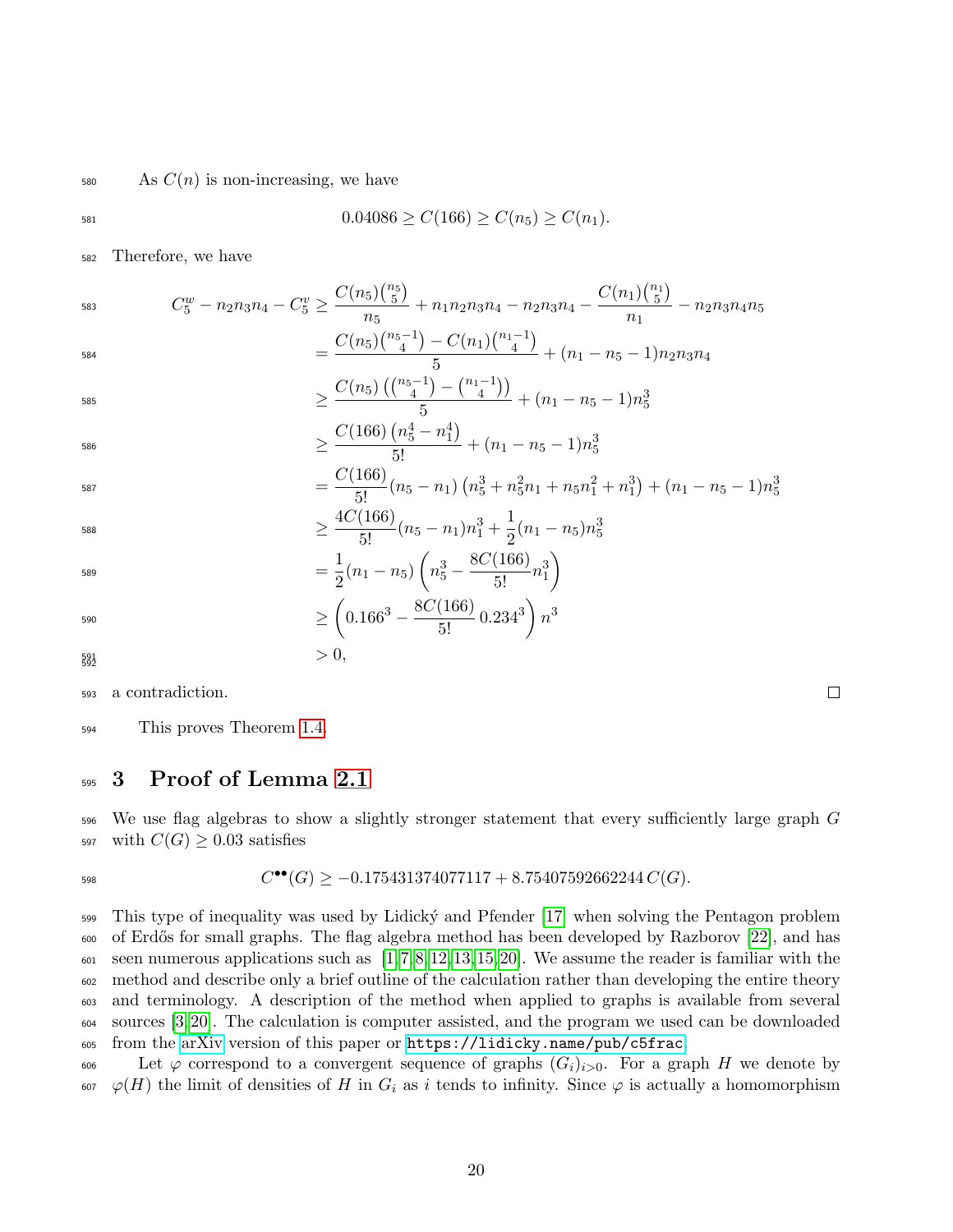<sup>608</sup> to R, it naturally extends to formal linear combinations of graphs. The following inequalities are 609 satisfied for any  $\varphi$  and  $\ell \geq 7$ .

$$
\varphi(C^{\bullet\bullet}) = \varphi\left(\sum_{F \in \mathcal{F}_{\ell}} c_F F\right) = \sum_{F \in \mathcal{F}_{\ell}} c_F \varphi(F)
$$

$$
\begin{aligned}\n &\left(\begin{array}{c}\n \sum_{F \in \mathcal{F}_{\ell}} \quad & \quad \text{if } F \in \mathcal{F}_{\ell}\n \end{array}\right) \\
 &\left(0 \ge \sum_{F \in \mathcal{F}_{\ell}} -a_F \varphi(F)\right) \\
 &\left(0 \ge -\varphi\left(\sum_{\sigma} [\![x_{\sigma}^T M_{\sigma} x_{\sigma}]\!]_{\sigma}\right) = -\sum_{F \in \mathcal{F}_{\ell}} e_F \varphi(F)\n \end{aligned}\n \end{aligned}
$$

 $F \in \mathcal{F}_\ell$ 

613

<sup>614</sup> where  $\mathcal{F}_\ell$  are all graphs on  $\ell$  vertices up to isomorphism,  $c_F$  is the sum of densities of graphs in  $C^{\bullet\bullet}$ 615 in F,  $a_F$  is any non-negative real number,  $\sigma$  is a type,  $x_{\sigma}$  is a vector of  $\sigma$ -flags,  $M_{\sigma}$  is a positive 616 semidefinite matrix,  $\llbracket \cdot \rrbracket_{\sigma}$  is the unlabeling operator, and  $e_F$  are some real coefficients depending on 617  $F$ ,  $x_{\sigma}$ , and  $M_{\sigma}$ . We also add the following constraint  $F, x_{\sigma}$ , and  $M_{\sigma}$ . We also add the following constraint

$$
0 \ge s(0.03 - \varphi(C_5)) = 0.03 \cdot s - \sum_{F \in \mathcal{F}_{\ell}} sb_F \varphi(F),
$$

619 where s is a positive real number and  $b_F$  is the density of  $C_5$  in F. Combining all inequalities, and 620 using  $\sum_{F \in \mathcal{F}_{\ell}} \varphi(F) = 1$  gives

$$
\varphi(C^{\bullet \bullet}) \geq \sum_{F \in \mathcal{F}_{\ell}} (c_F - a_F - e_F - sb_F) \varphi(F) + 0.03 \cdot s
$$

$$
\geq \min_{F \in \mathcal{F}_{\ell}} (c_F - a_F - e_F - sb_F) \left( \sum_{F \in \mathcal{F}_{\ell}} \varphi(F) \right) + 0.03 \cdot s
$$

$$
\min_{623} (c_F - a_F - e_F - sb_F) + 0.03 \cdot s.
$$

625 Notice that the expression depends on positive semidefinite matrices  $M_{\sigma}$  and the value of s. We <sup>626</sup> may optimize this lower bound using semidefinite programming software.

<sup>627</sup> We use CSDP [\[5\]](#page-21-7) and  $\ell = 8$ , and obtain a numerical solution. We round the numerical solution <sup>628</sup> to an exact rational solution using SageMath [\[23\]](#page-22-14) and obtain the following:

ϕ(C ••) ≥ − 175431374077116112876105446118032690611106 1000000000000000000000000000000000000000000 629 + 0.03 · 8754075926622441195046069111932573299245056 1000000000000000000000000000000000000000000 630 <sup>631</sup> > − 0.175431374077117 + 0.03 · 8.75407592662244. 632

633 Notice that the lower bound does not depend on  $\varphi$ . The only requirement was that  $\varphi(C_5) \geq 0.03$  $634$  and 0.03 appears separately in the solution. Hence, replacing 0.03 by the density of  $C_5$  gives a 635 valid bound for all  $\varphi(C_5) \geq 0.03$ . Note further that the numerical approximation is strictly smaller  $\epsilon_{36}$  than the rational solution. This makes the result valid for every sufficiently large graph  $G$ , since flag algebra calculations on graphs instead of graph limits have error  $o(1) = O(\frac{1}{n})$ 637 flag algebra calculations on graphs instead of graph limits have error  $o(1) = O(\frac{1}{n})$ , where *n* is the  $638$  number of vertices of  $G$ .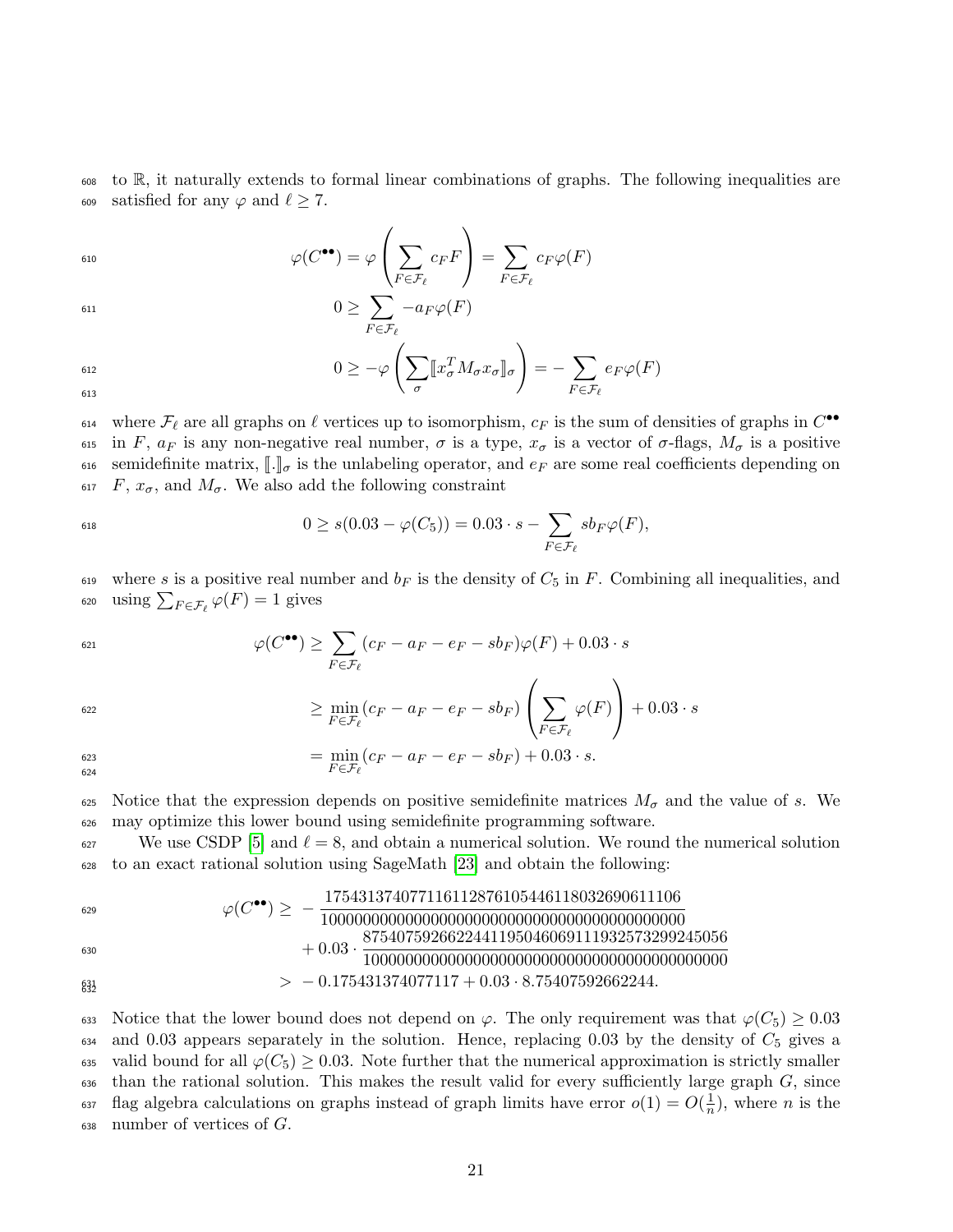#### 4 Further Directions

640 As mentioned above, we know that  $C_6$  and the net N on 6 vertices have (F3). For N, we know that it does not have (F5) as, similarly to  $C_5$ , there is a small extremal graph which is not a blow-up of N. For  $C_6$ , we are not aware of such an example, and our methods may be successful here.

 As another direction, the notion of fractalizers directly translates to directed graphs. It is easy to direct the edges in an iterated balanced blow-up of  $C_5$  so that every induced copy of  $C_5$  becomes <sup>645</sup> a directed  $\vec{C}_5$ . This is not possible for the Möbius ladder on 8 vertices, so we get the following theorem as an immediate corollary of Theorem [1.4.](#page-2-0)

647 Theorem 4.1.  $\vec{C}_5$  is a fractalizer.

From related unpublished work [\[14\]](#page-22-15), we know that  $\vec{C}_4$  also has (F3), and we conjecture that it in fact fractalizes.

650 Conjecture 4.2. For all  $k \geq 4$ ,  $\vec{C}_k$  is a fractalizer.

<sup>651</sup> For  $\vec{C}_3$ , the iterated balanced blow-up asymptotically achieves the maximum number of  $\vec{C}_3$ . Nevertheless, for many values of n, it fails to be extremal. This stems from the folklore fact that  $\epsilon_{55}$  the number of  $\vec{C}_3$  is maximized if and only if the graph is a regular (or near regular for even n) 654 tournament. For an infinite number of values of n, including all values of the form  $n = 6k \pm 1$ , the <sup>655</sup> iterated balanced blow-up of  $\vec{C}_3$  has vertices which differ in out-degree by at least 2. So  $\vec{C}_3$  has (F1) but not (F2).

## References

- <span id="page-21-3"></span> [1] R. Baber and J. Talbot. A solution to the  $2/3$  conjecture. SIAM J. Discrete Math., 28:756–766, 2014.
- <span id="page-21-0"></span> [2] J. Balogh, P. Hu, B. Lidick´y, and F. Pfender. Maximum density of induced 5-cycle is achieved  $\mu_{661}$  by an iterated blow-up of 5-cycle. *European J. Combin.*, 52(part A):47–58, 2016.
- <span id="page-21-6"></span> [3] P. Bennett, A. Dudek, B. Lidick´y, and O. Pikhurko. Minimizing the number of 5-cycles in graphs with given edge-density. Combin. Probab. Comput., 29(1):44–67, 2020.
- <span id="page-21-2"></span>[4] A. Blumenthal and M. Phillips. Inducibility of nets. Preprint, 2020+.
- <span id="page-21-7"></span>665 [5] B. Borchers. CSDP, a C library for semidefinite programming. *Optim. Methods Softw.*,  $11/12(1-$ 4):613–623, 1999. Interior point methods.
- <span id="page-21-1"></span> [6] A. Brandt. Computational approaches in graph theory. PhD thesis, University of Colorado Denver, 2016.
- <span id="page-21-4"></span><sup>669</sup> [7] I. Choi, B. Lidický, and F. Pfender. Inducibility of directed paths. *Discrete Math.*,  $\frac{343(10):112015, 11, 2020}{670}$
- <span id="page-21-5"></span> [8] J. Cummings, D. Kr´al', F. Pfender, K. Sperfeld, A. Treglown, and M. Young. Monochromatic triangles in three-coloured graphs. J. Combin. Theory Ser. B, 103(4):489–503, 2013.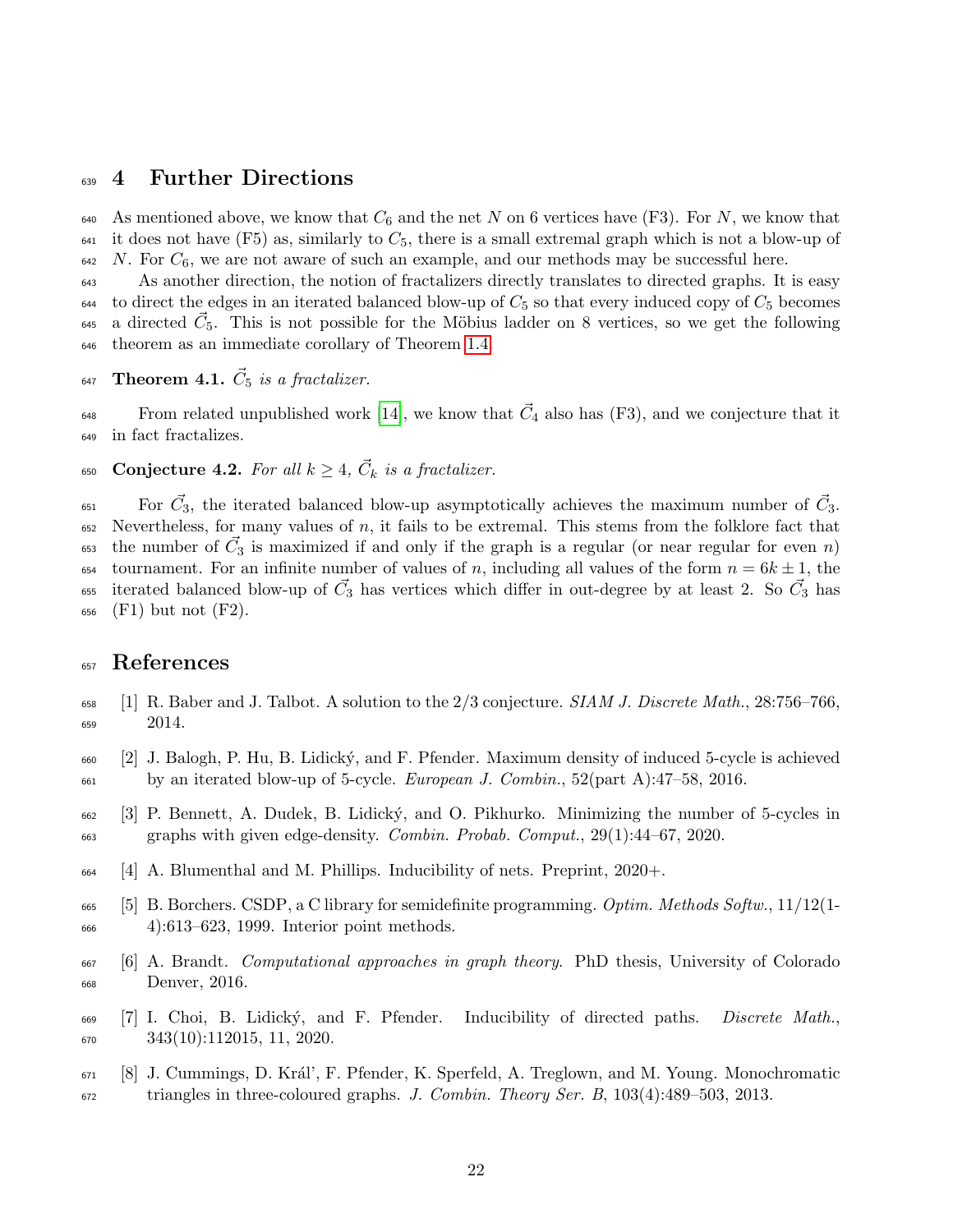- <span id="page-22-5"></span> [9] P. Erdős and A. Hajnal. On Ramsey like theorems. Problems and results. In *Combinatorics* (Proc. Conf. Combinatorial Math., Math. Inst., Oxford, 1972), pages 123–140, 1972.
- <span id="page-22-6"></span> [10] C. Even-Zohar and N. Linial. A note on the inducibility of 4-vertex graphs. Graphs and Combinatorics, 31(5):1367–1380, 2014.
- <span id="page-22-2"></span> [11] J. Fox, H. Huang, and C. Lee. Packing problems. Methods and Challenges in Extremal and Probabilistic Combinatorics workshop, Banff International Research Station (2015). Video available at [http://www.birs.ca/events/2015/5-day-workshops/15w5008/videos/](http://www.birs.ca/events/2015/5-day-workshops/15w5008/videos/watch/201508240900-Fox.html) [watch/201508240900-Fox.html](http://www.birs.ca/events/2015/5-day-workshops/15w5008/videos/watch/201508240900-Fox.html), 2015.
- <span id="page-22-10"></span> [12] R. Glebov, D. Král', and J. Volec. A problem of Erdős and Sós on 3-graphs. Israel J. Math.,  $682 \hspace{1.5cm} 211(1):349-366, 2016.$
- <span id="page-22-11"></span> [13] A. Grzesik, P. Hu, and J. Volec. Minimum number of edges that occur in odd cycles. J. Combin. Theory Ser. B, 137:65–103, 2019.
- <span id="page-22-15"></span>685  $[14]$  P. Hu, B. Lidický, F. Pfender, and J. Volec. Inducibility of orientations of  $C_4$ . Manuscript.
- <span id="page-22-12"></span> [15] D. Kr´al', B. Lidick´y, T. L. Martins, and Y. Pehova. Decomposing graphs into edges and triangles. Combin. Probab. Comput., 28(3):465–472, 2019.
- <span id="page-22-1"></span>688 [16] D. Král', S. Norin, and J. Volec. A bound on the inducibility of cycles. J. Combin. Theory Ser. A, 161:359-363, 2019.
- <span id="page-22-8"></span><sub>690</sub> [17] B. Lidický and F. Pfender. Pentagons in triangle-free graphs. *European J. Combin.*, 74:85–89, 691 2018.
- <span id="page-22-7"></span> [18] T. Michael. Cycles of length 5 in triangle-free graphs: a sporadic counterexample to a char- acterization of equality. Bulletin of the Institute of Combinatorics and its Applications, 67, 2013.
- <span id="page-22-4"></span><sup>695</sup> [19] D. Mubayi and A. A. Razborov. Polynomial to exponential transition in Ramsey theory. *Proc.* Lond. Math. Soc., 122:69–92, 2021.
- <span id="page-22-13"></span> [20] O. Pikhurko, J. Sliaˇcan, and K. Tyros. Strong forms of stability from flag algebra calculations. J. Combin. Theory Ser. B, 135:129–178, 2019.
- <span id="page-22-0"></span> [21] N. Pippenger and M. C. Golumbic. The inducibility of graphs. J. Combin. Theory Ser. B,  $700 \qquad 19(3):189-203, 1975.$
- <span id="page-22-9"></span> $701 \quad [22]$  A. A. Razborov. Flag algebras. J. Symbolic Logic,  $72(4):1239-1282$ , 2007.
- <span id="page-22-14"></span> [23] The Sage Developers. SageMath, the Sage Mathematics Software System (Version 9.1), 2020. https://www.sagemath.org.
- <span id="page-22-3"></span> [24] R. Yuster. On the exact maximum induced density of almost all graphs and their inducibility. J. Combin. Theory Ser. B, 136:81–109, 2019.